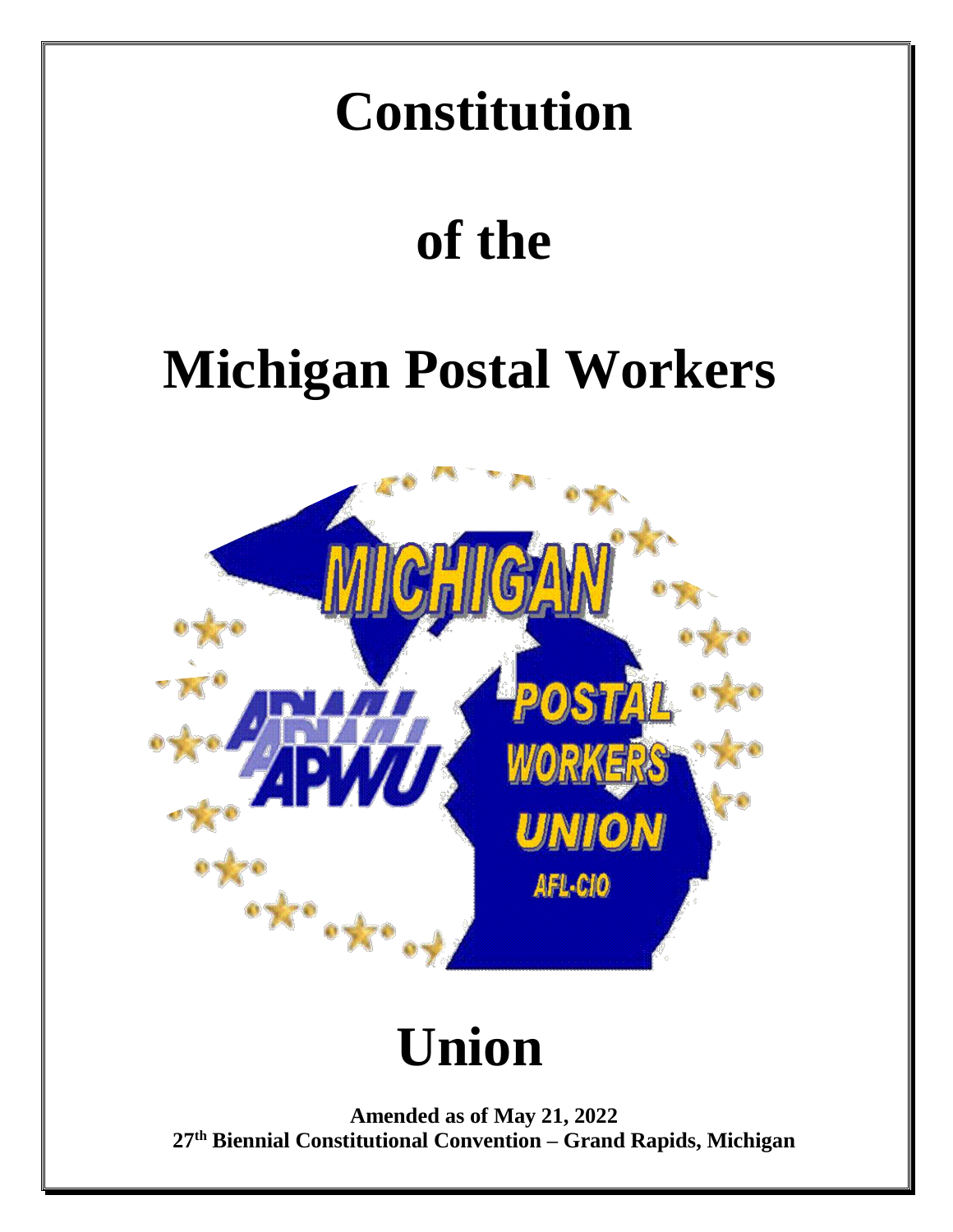# **TABLE OF CONTENTS**

| Article 17 - Recall 2000 and the contract of the contract of the contract of the contract of the contract of the contract of the contract of the contract of the contract of the contract of the contract of the contract of t |  |
|--------------------------------------------------------------------------------------------------------------------------------------------------------------------------------------------------------------------------------|--|
|                                                                                                                                                                                                                                |  |
|                                                                                                                                                                                                                                |  |

# **BY-LAWS**

| Article 3 Rules of Order |  |
|--------------------------|--|
|                          |  |
|                          |  |

## **POLICIES**

| Anti-Discrimination & Anti-Harassment Policy and Complaint Procedures19 |  |
|-------------------------------------------------------------------------|--|
|                                                                         |  |
|                                                                         |  |
|                                                                         |  |
|                                                                         |  |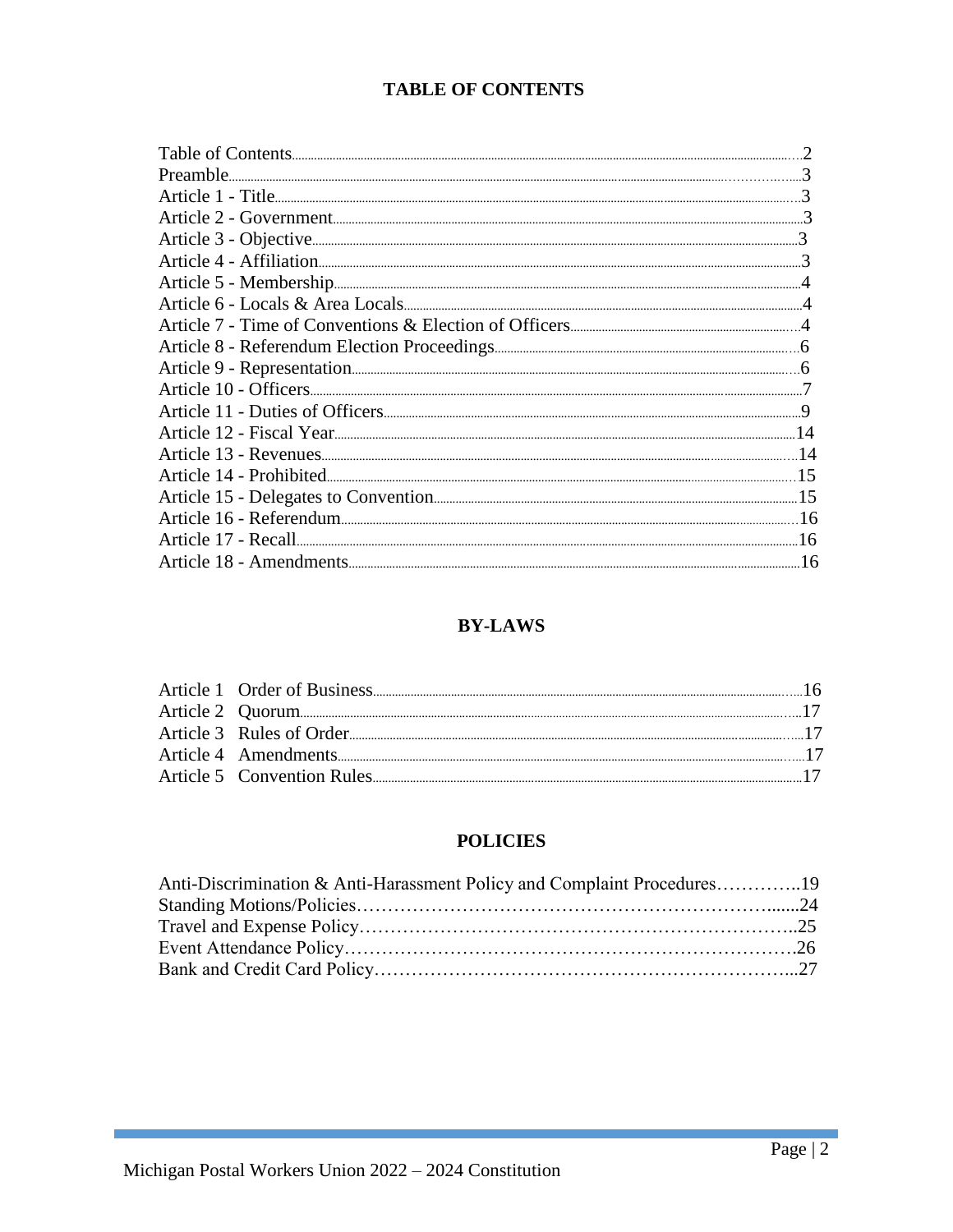## **CONSTITUTION & BY–LAWS**

### MICHIGAN POSTAL WORKERS UNION, AFL-CIO as amended at the  $27<sup>th</sup>$  Biennial Convention - May 2022

### **PREAMBLE**

We believe in true Unionism by and for the Postal Employees of the United States and its' possessions.

We believe that through a strong and democratic trade Union, the best interests of Postal Employees can be achieved.

We believe that our aims and beliefs must, and only be had through one Union for Postal Employees.

We believe in affiliation with the Michigan State AFL-CIO.

## **ARTICLE 1 - TITLE**

This Union shall be known as the Michigan Postal Workers Union, AFL-CIO.

### **ARTICLE 2 - GOVERNMENT**

It shall be autonomous in Government with the American Postal Workers Union, AFL-CIO, except that it shall not contravene the Constitution of the American Postal Workers Union, AFL-CIO.

### **ARTICLE 3 - OBJECTIVE**

The objective of the Michigan Postal Workers Union (MPWU), AFL-CIO shall be: to unite all postal employees into one brotherhood for their social and economic advancement; to particularly promote the interests of all postal employees; to aid in building a better Postal Union; and to encourage small locals and members-at-large to unite into Area Locals.

## **ARTICLE 4 - AFFILIATION**

**Section 1.** We believe in affiliation with the American Federation of Labor and Congress of Industrial Organization, as a medium of expression and for moral support, also mutually aiding in the betterment of the standard wage earners.

**Section 2.** This Union shall be affiliated with the Michigan State AFL-CIO.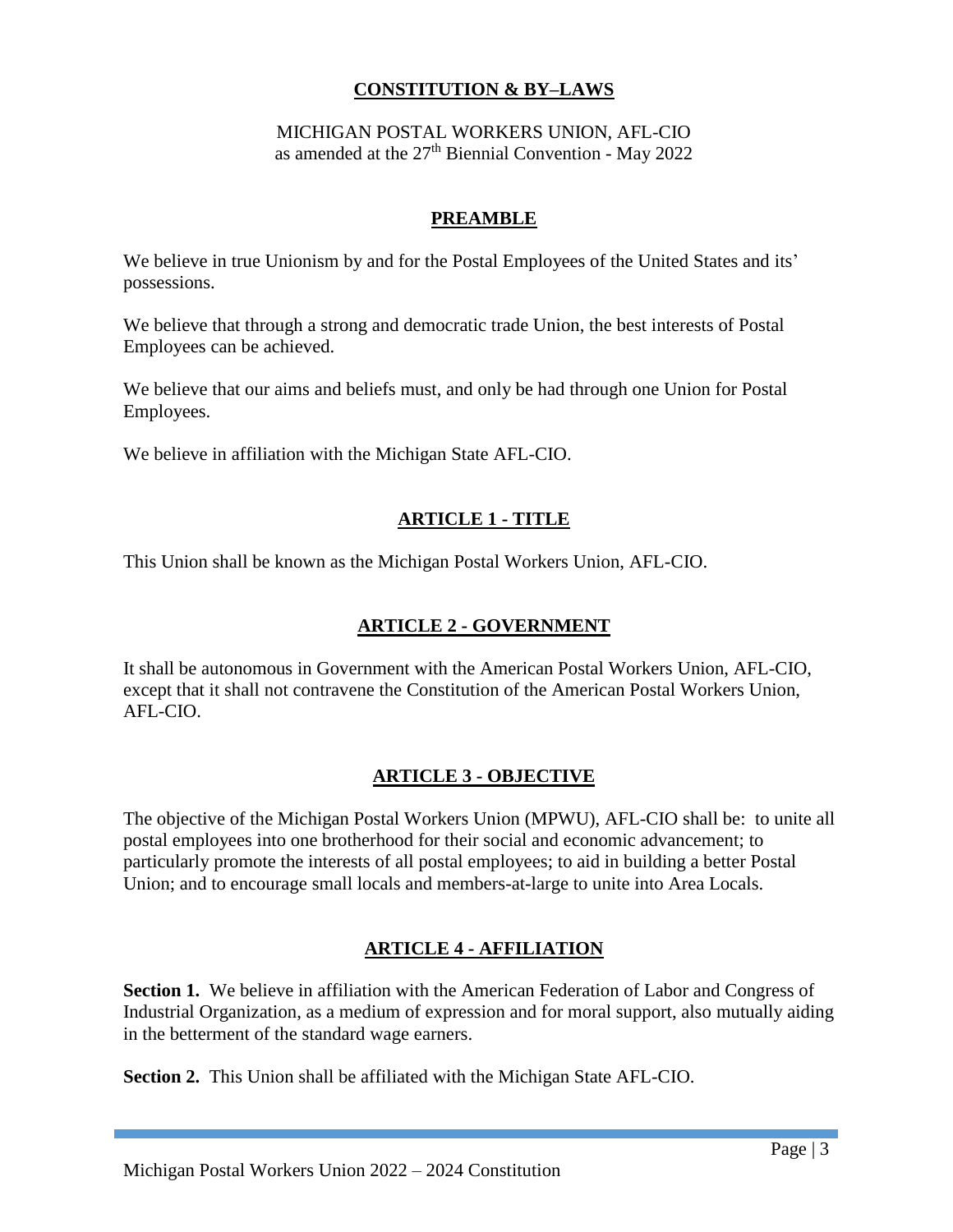# **ARTICLE 5 - MEMBERSHIP**

**Section 1.** Any Postal Service employee not exercising Supervisory authority is eligible for membership.

**Section 2.** No eligible members shall be denied membership in any Local because of race, color, creed, sex, sexual orientation, nationality, handicap, political affiliation, age or religion.

**Section 3.** There shall be not more than one (1) Local of this Union in any Postal or Federal Installation.

**Section 4.** Honorary membership can only be conferred by a Convention of this Union, providing said member has already been granted honorary membership by his/her Local. Local Honorary membership having been granted, automatic honorary membership shall be granted at every Convention, to all members in good standing who desire to continue their affiliation with this Union, and who have been retired in the year preceding such Convention, and under the same conditions to all surviving dependents of any deceased member in good standing. Such honorary members shall not be eligible to hold office in the Union or act as a delegate to any Convention and may not be counted by Locals in determining their representation for Convention.

**Section 5.** Non-affiliated Locals, including suspended or previously disaffiliated Locals, requesting affiliation, reinstatement, or reaffiliation with the MPWU, shall be required to remit no less than three (3) months back per-capita taxes no later than the last day of February preceding the Convention, and the affiliated or reaffiliated Local's representation at the Convention shall be computed on the basis of the previous twenty-four (24) months average paid membership.

# **ARTICLE 6- LOCALS AND AREA LOCALS**

**Section 1.** Locals and Area Locals shall be fully autonomous in government except that they shall not contravene the Convention as here stated or hereinafter amended.

**Section 2.** The State Union recognizes and encourages, on a voluntary basis, Area Locals within the sectional centers in Michigan. Area Locals shall have such rights and privileges as granted any other Local. The Executive Board actively participates in the development as well as providing education and financial assistance in the formation of Area Locals.

## **ARTICLE 7 - TIME OF CONSTITUTIONAL CONVENTION AND ELECTION OF OFFICERS**

**Section 1.** The Michigan Postal Workers Union, AFL-CIO, shall convene the same year as the National Convention of the American Postal Workers Union, AFL-CIO, on any Thursday, Friday, and Saturday in April or May in any week except that precedes Easter Sunday.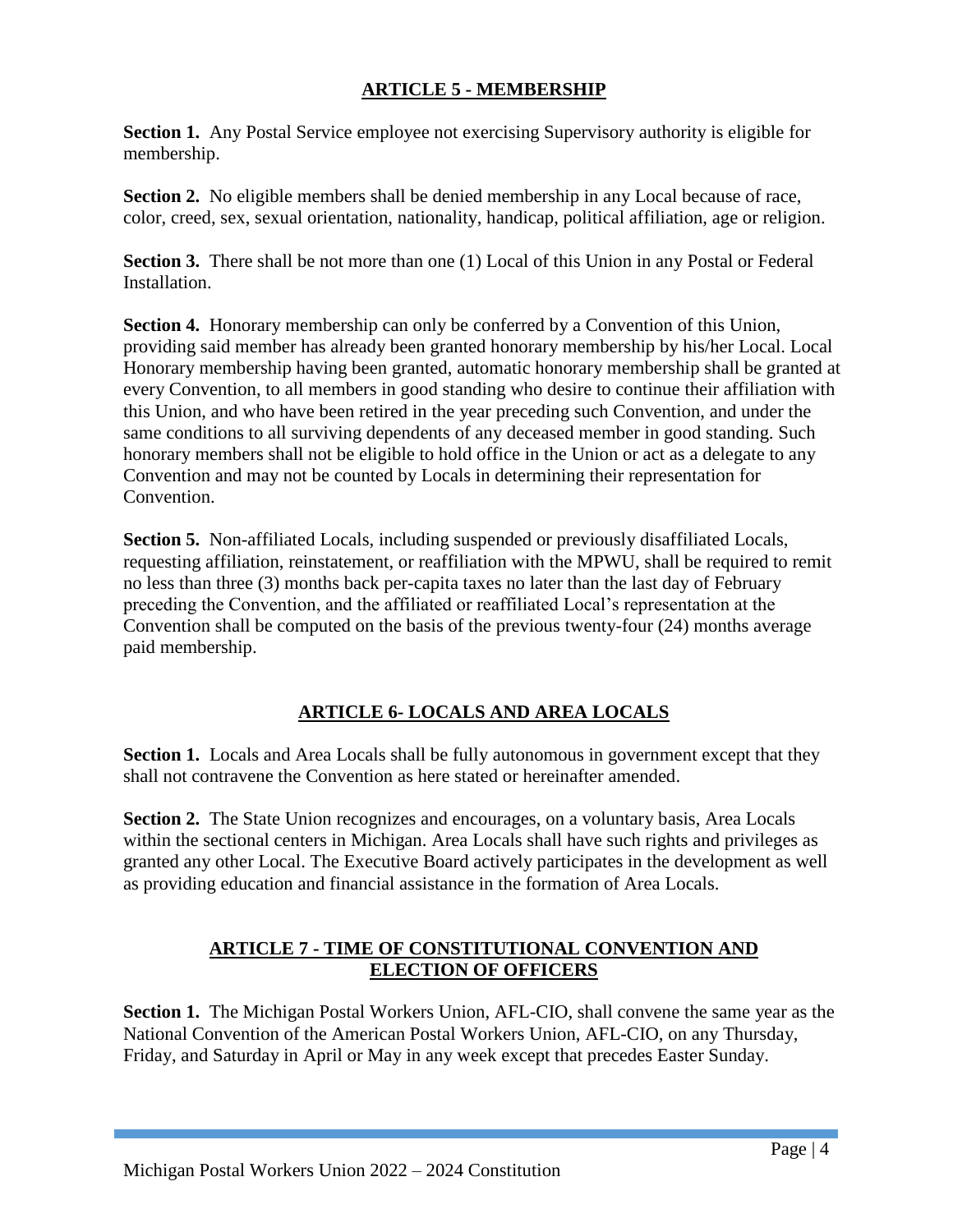**Section 2.** It shall be the sole responsibility of the State Union to plan and expedite the proceedings of the Convention, including suitable and ample accommodations for delegates. It shall further be the responsibility of the State President to appoint two (2) members of the Michigan Postal Workers Union, AFL-CIO, and the President of the State Convention Committee to work with any Local who represents the Convention location as voted under Article 7, Section 5. The financial responsibility of the State Convention shall be solely that of the Michigan Postal Workers Union, AFL-CIO. All contracts with hotels will be reviewed by the President, Executive Secretary, Secretary-Treasurer and Director of Research and Education prior to signing or agreeing to any contract.

**Section 3.** The Convention shall convene at 9:30 a.m. on the first day and recess at 11:30 a.m., immediately after the committee assignments and reconvene at 3:00 p.m. This time is to be utilized for official use by the committees. The Convention shall remain in session until completed.

**Section 4.** [A] Nominations for all candidates for all elected offices of the MPWU shall be the last order of business on Friday of the Convention. A member, in good standing not at the Convention, can provide a written nomination for themselves for any elected office of the MPWU, which will serve as their acceptance. All written nominations must be received by the MPWU Executive Secretary via US Mail, faxed, e-Mailed or hand delivered, by the close of nominations for the elective office of the MPWU Convention.

[B] No candidate shall be allowed to run for more than one (1) office, except a person running for a Craft Director position, may run also for Area Director of his/her area. Any nominee must accept or decline a nomination for office, prior to the closing of nominations for that office.

[C] Convention Delegates, as well as the Convention City, shall take place in conjunction with Executive Board/Officers nominations.

[D] Saturday**,** from 10:00 a.m. until 1:00 p.m., shall be reserved exclusively for the purpose of caucuses.

**Section 5.** The election of Officers will take place at 1:00 p.m. on Saturday of the Convention. President, Secretary-Treasurer, Executive Secretary, Director of Education, Human Relations/Compensation Director, Legislative Director, Editor, Three (3) Craft Directors, Area Directors, Veterans Director, Convention Delegates, plus Convention City, will be elected at this time, by secret ballot.

**Section 6.** [A]. The three (3) Craft Directors shall be elected by secret ballot in accordance with Section 5 above, but Craft Directors shall be elected from delegates from their Craft only.

[B]. Area Directors shall be elected by secret ballot from delegates, present from their Area only. If a Craft or Area Director is not represented by at least one delegate to the Convention, or if there are no candidates from a specific Craft or Area, for the position of Area Director candidates will be accepted from other Areas or dues-paying retirees if there are none from the Area for the position (elected by the delegates from the Area), if there remains a need for the position of Area Director after this or Craft Director then the President shall appoint a member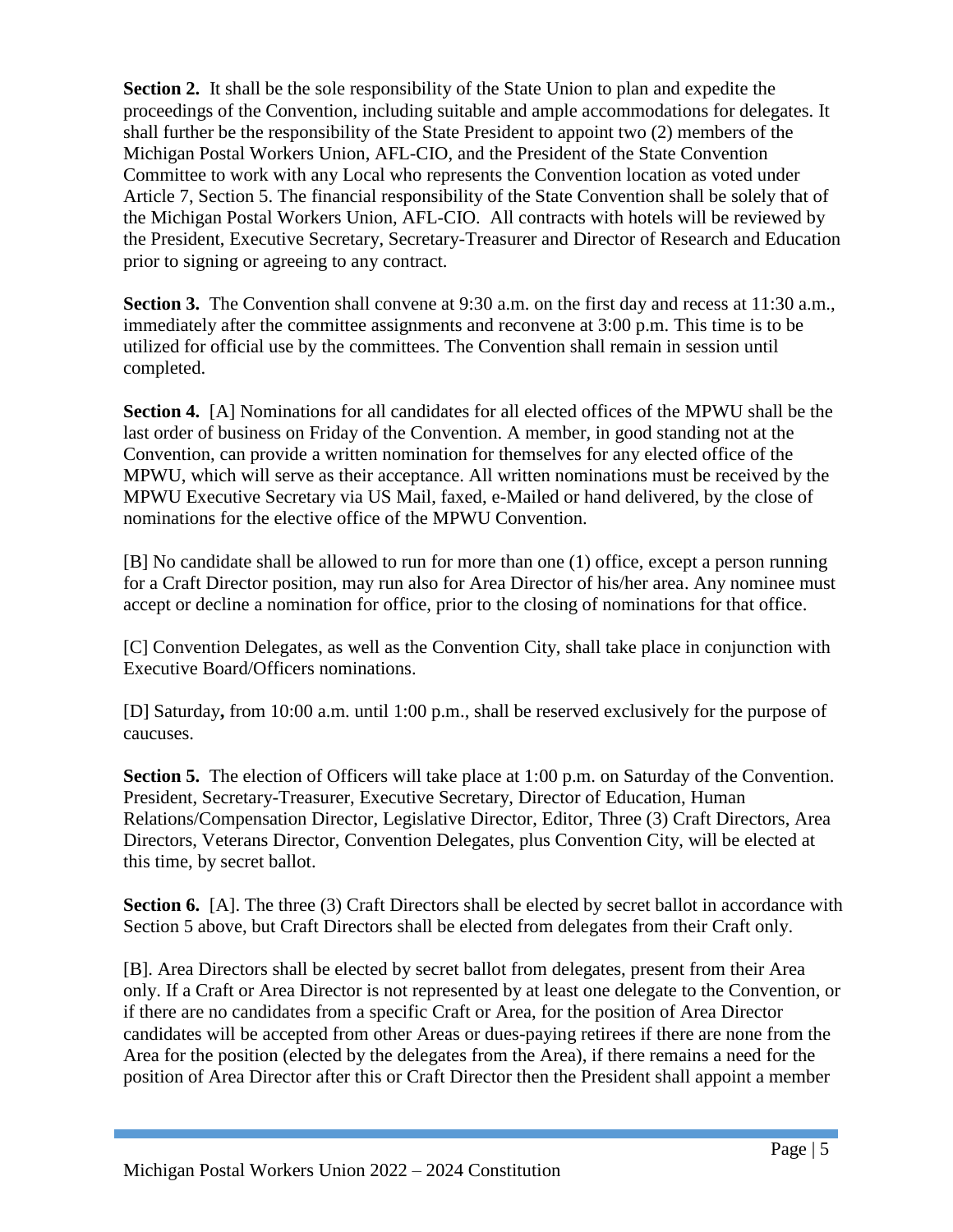of that Craft or Area to that position, with the advice and consent of a majority of the Executive Board.

[C]. If after three (3) ballots have been cast, a tie exists, a toss of a coin will break the tie.

**Section 7.** All terms of office shall be from the date of the certification by Election Committee, until the conclusions of elections, at the next scheduled MPWU State Convention.

**Section 8.** Any retired member, who is paying full dues to their Local Union, may hold office in this Union. Any retired member who retires from State Office, can at the discretion of the President, be used in an advisory capacity.

**Section 9.** The MPWU constitution committee shall consist of (1) one local president (or designee) from each active chartered local in the MPWU.

## **ARTICLE 8 - REFERENDUM ELECTION PROCEEDINGS**

**Section 1.** Referendum elections provided for in Article 16, shall be conducted as follows: The Executive Secretary shall be responsible for mailing referendum election ballots to each member in good standing.

**Section 2.** The member when voting shall indicate their choice by making an appropriate mark opposite the "Yes" or "No" options on the ballot. The member shall then place the ballot into the envelope, and forward it to the Chairperson of the Election Committee at the Post Office Box designated by the President. No other material may be included except official referendum items approved by the Convention, and it shall not contain any means of identification.

**Section 3.** Ballots shall be in the hands of the Election Committee and postmarked no later than thirty (30) days from the date the ballots were mailed to the membership by the Executive Secretary, under the provisions of Article 16 and Article 8, Section 1, above. The Chairperson of the Election Committee shall prepare a tally sheet showing the vote's cast by the membership. The counting of the ballots must be completed no later than ten (10) days following the deadline for receipt of the marked ballots.

**Section 4.** Locals shall receive ballots for all their membership, but each ballot sent be prorated so as not to exceed the members on which per capita is paid, as per Article 13, Section 1.

**Section 5.** The ballots shall be counted in the presence of three (3) members of the Election Committee. A majority of the votes cast shall be necessary for approval of referendum, except that any proposed Constitutional Amendment voted on in a referendum election shall require a two-thirds (2/3) majority of the votes adoption. After certification of the election results, it shall be the duty of the Executive-Secretary to announce the tabulation of ballots, in the Michigan Messenger, or by any means prescribed. In the event of a tie, the referendum issue shall be considered to have failed to obtain a majority of votes cast, and will fail to be adopted. The Chairperson of the Election Committee shall retain the ballots for a period of one (1) year following the election, at which time they shall be destroyed.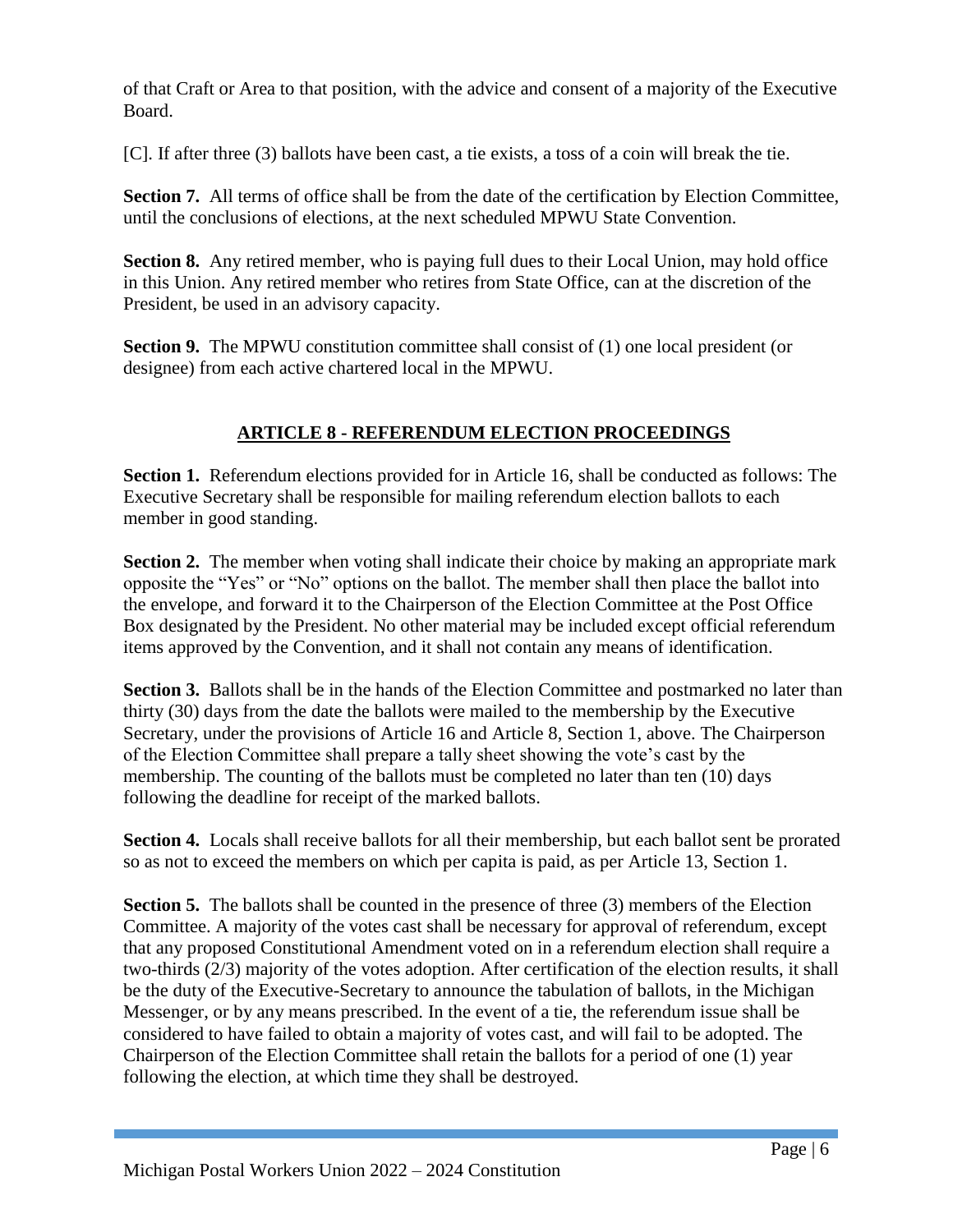# **ARTICLE 9 - REPRESENTATION**

Section 1. Each Local Union, or Area Local affiliated with the MPWU shall be entitled to representation in the State Convention on the following basis: All locals shall receive one delegate for each twenty (20) members or any portion thereof. To be computed on the basis of the previous twenty-four (24) month's average paid membership. In addition, no Local may pay more than three (3) months back dues at one time, prior to the State Convention.

**Section 2.** Credit for Locals making per capita payments, shall be given on the basis of the average number of members upon who per capita payments were made in the twenty-four (24) months, from the 1<sup>st</sup> of march to the last day of February, preceding the Convention.

**Section 3.** Providing that any local, whose charter in the APWU has not been in existence for over one (1) year, is entitled to representation at the Convention, on the average amount of per capita tax paid, on their membership, since its admission into the APWU.

**Section 4.** On a roll-call vote, or a vote-by-ballot; each Local shall be entitled to the number of votes equal to the number of delegates to which they are entitled.

**Section 5.** The Convention can, at its pleasure give Members-at-Large in attendance, one (1) vote provided not more than three (3) attend the Convention. If more than three (3) attend, the Chairperson of the Convention, shall appropriate one (1) vote to every three (3) Members-at-Large.

**Section 6.** No Local shall be represented by proxy. A delegate must be a member in good standing of the Local which he/she represents and must not be an employee in any office except one in which his/her Local or Area local has jurisdiction.

# **ARTICLE 10 - OFFICERS**

**Section 1.** Officers of this Union shall consist of the President, Secretary-Treasurer, Executive Secretary, Director of Education, Editor, Human Relations/Injury Compensation Director, Legislative Director, Three (3) Craft Directors, Area Directors, and Veterans Director. Such Officers shall be elected in the manner as described in Article 7, Section 4, 5, and 6.

**Section 2.** The Area Directors shall represent areas as follows: Area 1 (480 & 483), Area 2 (482), Area 3 (481), Area 4 (484-485), Area 5 (486-487), Area 6 (488-489), Area 7 (490-491), Area 8 (492), Area 9 (493-494-495), Area 10 (496), Area 11 (497), Area 12 (498-499).

**Section 3.** The Craft Directors shall represent the following Crafts: Clerks, Maintenance, and Motor Vehicle.

**Section 4.** [A] When any Officer of this Union is promoted to a supervisory position or otherwise becomes ineligible for membership as provided in Article 5, of the American Postal Workers Union, AFL-CIO Constitution, he/she shall automatically be dropped as a member of the Executive Board and the vacancy shall be filled in the manner described here-in-after.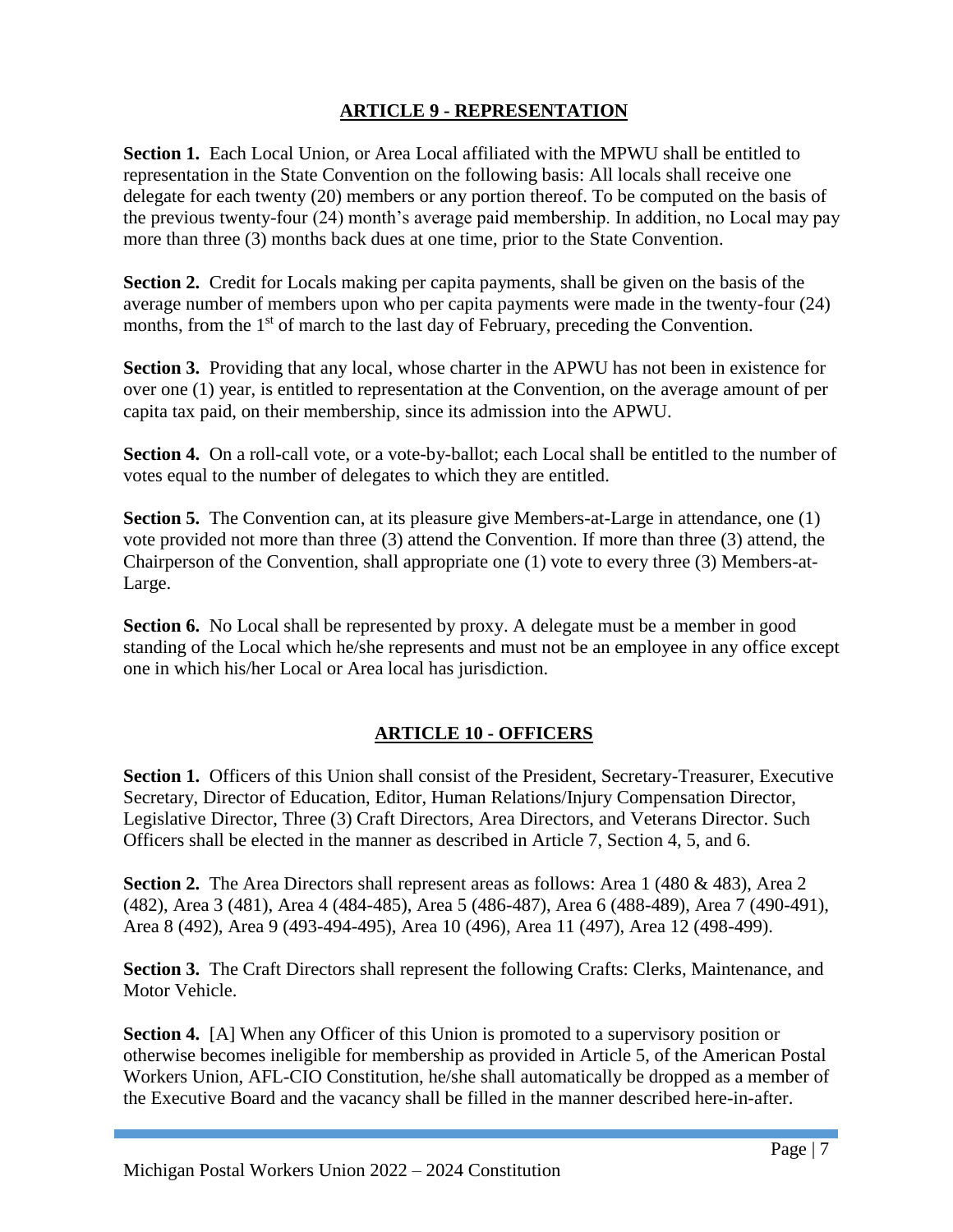[B] When a vacancy occurs on the Executive Board, the President shall have the power to fill such vacancy; however, prior to filling such vacancy, the MPWU Local Presidents shall be provided an opportunity to recommend candidates to fill the vacancy prior to the President's official appointment.

[C] In the event the office of President is vacated: The Executive Secretary shall immediately call a meeting of the Executive Board and nominate candidates to fill the unexpired term of President. The Executive Secretary shall appoint a three (3)-person election committee of MPWU members in good standing. The Election Committee will hold a Secret Ballot Election by certified priority mail within 14 days after nominations, with the Executive Board of the MPWU. The vote will be among Executive Board members, a simple majority will elect the next President. If a tie exists after the election, cutting the highest card will break the tie.

[D] In the event the President is temporary unable to perform the duties of his/her office, up to one hundred (100) days, this responsibility and authority shall rest with the Executive Secretary. Any absence in excess of one hundred (100) days, provisions of Article 10.4.C will apply.

**Section 5.** The Finance committee shall consist of three (3) members, and those members shall be from different locals. (if an audit committee member is not in attendance, the President can appoint another member, but must remain in the context of the different locals.) The Finance Committee shall conduct a line-by-line audit of all the financial records, books, and accounts of the Michigan Postal Workers Union, AFL-CIO, and its Officers annually at the biennial State MPWU Convention, and at the biennial Education Assembly, for the previous year. An audit will be made for all funds and accounts.

**Section 6.** The Executive Board of the MPWU shall consist of the following officers; President, Secretary-Treasurer, Executive Secretary, Director of Education, the three (3) Craft Directors, Legislative Director, Human Relations Director, and Veterans Director and the Area **Directors** 

**Section 7.** The Executive Board shall ex officio, constitute the Board of Trustees of the MPWU. The duties of the Executive Board shall be to administer the personal property of the MPWU with full power to administer the estates of the Michigan Postal Workers Union, AFL-CIO. The Executive Board shall oversee all activities of this Union not otherwise provided for, and act in all emergencies. In the event it is necessary for the Executive Board to act on the issues other than those covered in the two meetings authorized in Section 11, of this Article, such shall be taken by means of a telephone call.

**Section 8.** The Advisory Board of the MPWU will consist of representatives of any member Local Union. Advisory Board members shall be notified of Executive Board meetings, by the Executive-Secretary, and shall have the right to participate in debate and advise the Executive Board. However, no member of the Advisory Board shall have the right to vote in Executive Board proceedings. The expense of attendance by representatives of member Locals shall be borne by the Local Union, or Area Locals, or by the representative, but shall not be borne by the MPWU. This also includes a member of the Michigan POWER. Such representative shall be chosen by majority vote of the POWER members present at a caucus to be held at the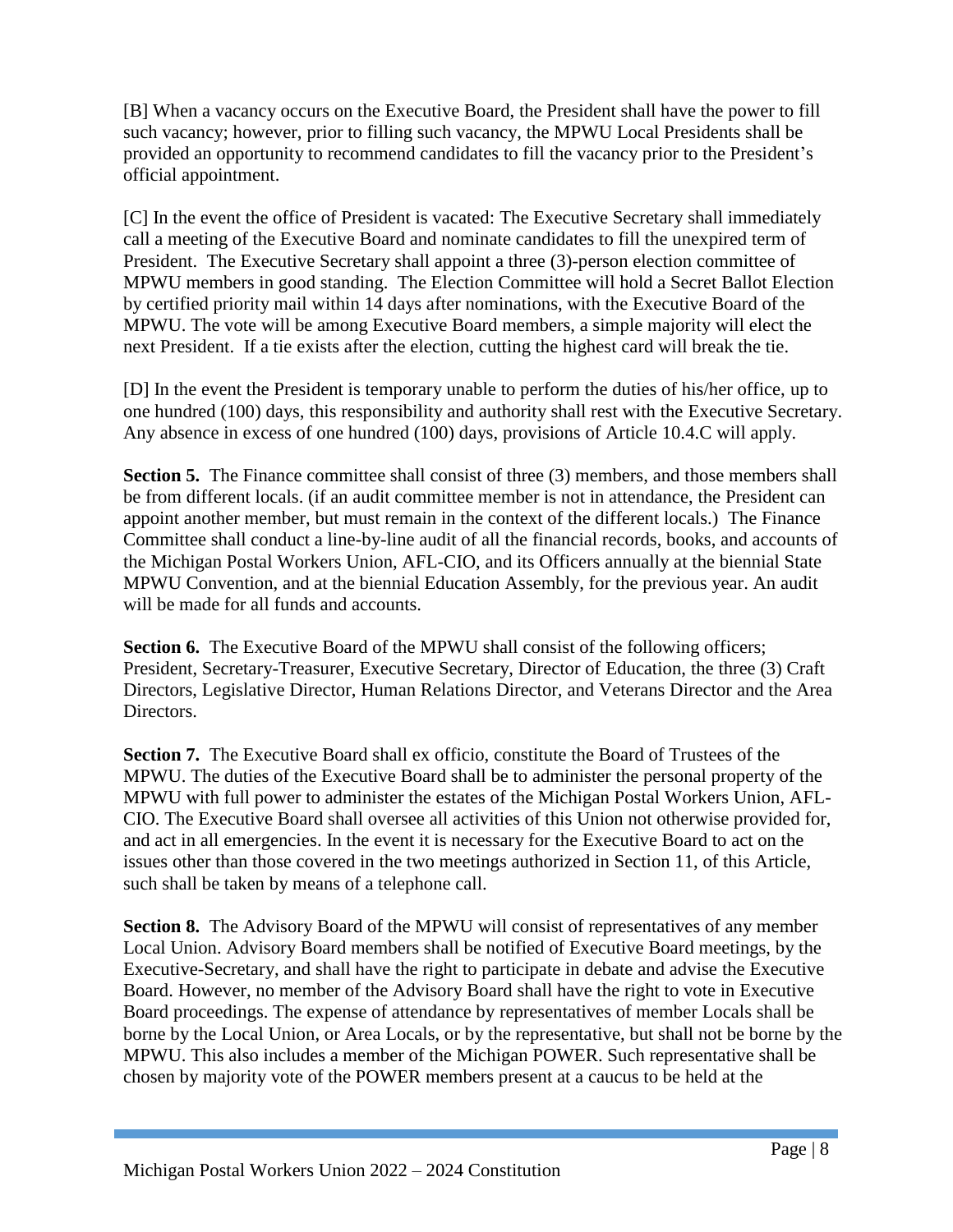conclusion of the MPWU Biennial Convention. The POWER representative must be a member of the MPWU and only the members of the MPWU can vote for the POWER representative.

**Section 9.** The Union shall defray lost time and all necessary expenses of its officers while on Union business, except when attending Conventions, as Official Delegates. Lost time will be paid to a State Delegate only when the Convention so designates. The MPWU shall authorize a compensation to be given to APWU retired members working as MPWU Officers. **"Lost time" for such retiree officers shall be for actual work hour(s) performing official duties of the MPWU.** This compensation will be twenty dollars (\$20.00) per hour. This compensation will not exceed eight (8) hours per day. [A] The MPWU will provide for reimbursement of Sick Leave and Annual Leave for all State Officers who accrue in excess of 80 hours of LWOP due to what is defined as MPWU Union time. This will be paid in increments of each 80 hours which have been lost.

**Section 10.** Each State officer shall have not more than one (1) vote at Conventions and meeting of the Michigan Postal Workers Union, AFL-CIO.

**Section 11.** MPWU Executive Board meetings will be held at the time of the State Convention and the MPWU Educational Assembly, and at any other time the President or majority of the Executive Board feeling there is a need for such meeting. These meetings will be conducted via phone for those board members that are not physically present at the MPWU State Convention and/or MPWU Educational Assembly.

**Section 12.** The Executive Board minutes and standing motions/policies shall be transmitted to all Executive Board members as well as all Local Presidents no later than seven (7) days after the conclusion of each Executive Board Meeting. All Standing Motions passed by MPWU Constitutional Conventions shall be printed in the back of the Constitution Book and shall have the date they were enacted identified.

**Section 13**. The Michigan Postal Workers Union shall defray lost time and all necessary expenses when planning and running the State Convention and Education Assembly. Officers compensated are the President, Secretary-Treasurer, Executive Secretary and Director of Education.

## **ARTICLE 11 - DUTY OF OFFICERS**

**Section 1.** President: It shall be the duty of the President to preside at all Conventions and meetings of the Executive Board. The President shall submit to the Editor an article for publication in the Michigan Messenger six (6) times a year. The President shall be a member of all Committees. The President shall appoint necessary Committees at each Convention. The President shall fill all vacancies, for any cause, except when the vacancy is that of the President himself or herself, until such vacancy is filled by an election as outlined in Article 10, Section 4.C & D. The President shall have as one of his/her primary responsibilities of organizing and administering the MPWU Legislative program. The President shall be the Chairman of the Organizing Committee. The President shall submit to each convention a written report of the President's official acts during his/her term of office. The President shall sign all orders of the Secretary-Treasurer and shall approve no more than five (5) days, per month per person of lost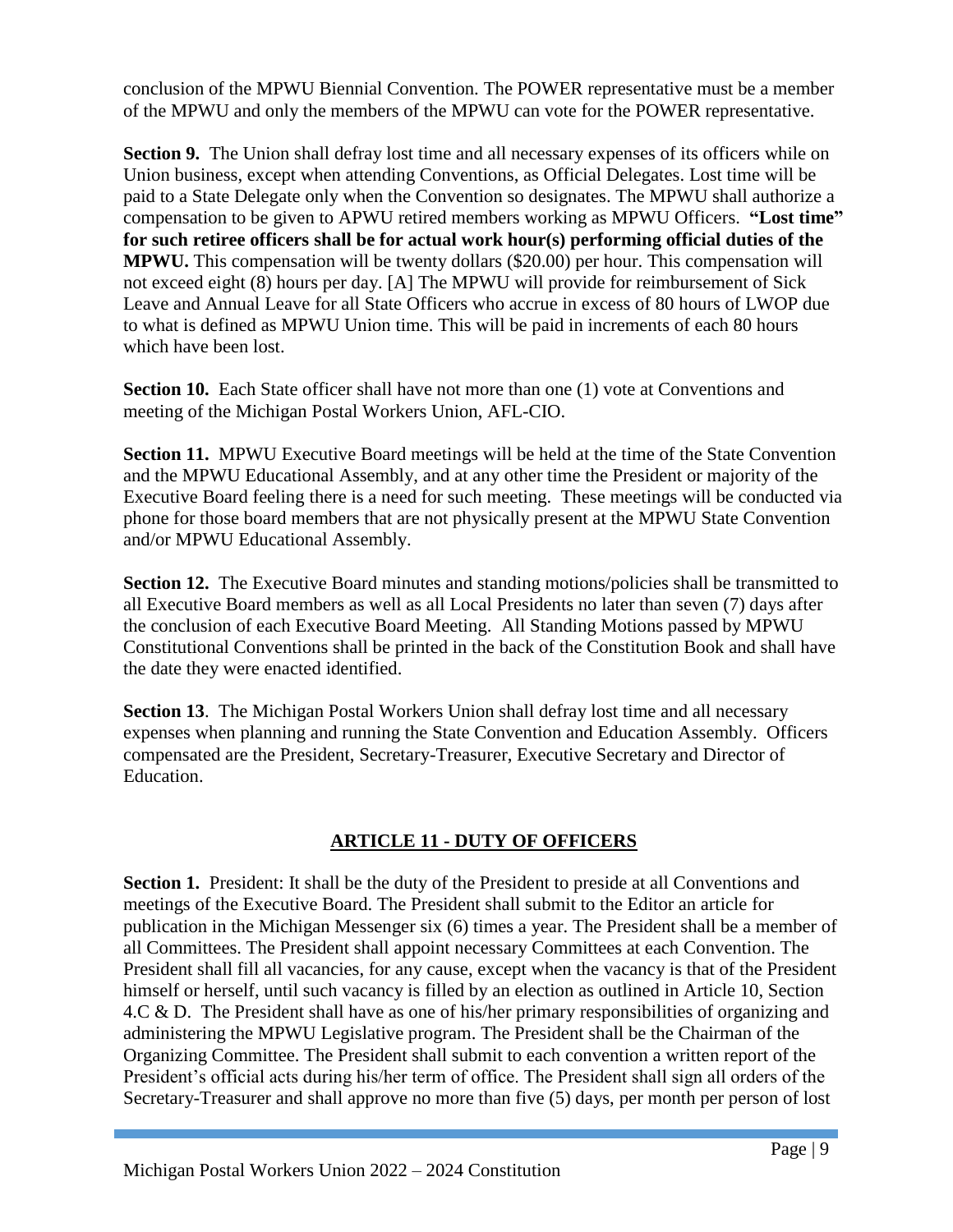time. When the President approves actual lost time in excess of five (5) days, a full explanation of its use shall be made at the following Executive Board meetings. The President shall have jurisdiction over the functions of the Officers of this Union. The President shall retain a master set of this Constitution and these By-Laws, show the latest amendments and have the same available to all Conventions and meetings of the Executive Board.

It shall be the duty of the President to appoint three local Presidents or designee, not on the Executive Board, and the MPWU Secretary-Treasurer to a Budget Committee. This committee shall meet no later than the second week in March. The sole purpose for this committee shall be to create a budget recommendation to be presented to the Executive Board for modification if necessary and approval. The MPWU president will hold a meeting of the affiliated local presidents at each convention and at other times the MPWU president deems it necessary. There shall be no less than two affiliated presidents' meetings per calendar year. Teleconferencing for these meetings shall be available.

The salary of the President shall be \$2,300.00 (Twenty-Three Hundred Dollars) annually.

**Section 2.** Secretary-Treasurer: The Secretary-Treasurer shall be the financial officer of this Union, and shall receive and deposit all monies received from any source in the name of the MPWU, AFL-CIO, in a bank under supervision of the Federal Deposit Insurance Company. The Secretary-Treasurer shall send the monthly financial statements, including income, expenses and dollar amount to the local presidents belonging to the state organization on a quarterly basis**.** The Secretary-Treasurer shall submit a written report to the Convention delegates, of all monies received and disbursed and the Secretary-Treasurer shall be the custodian of the official seal of this Union. The Secretary-Treasurer shall issue the Convention Call, at least, thirty (30) days prior to such meeting. The Secretary-Treasurer shall distribute and collect credentials of the delegates. The Secretary-Treasurer shall keep a record in a ledger provided for that purpose, the dues payment of each Local Union and names and addresses of each member-at-large making payments. The Treasurer will ensure that all financial records/information are regularly inputted and updated into QuickBooks or any other program equivalent capabilities.

The Secretary-Treasurer shall issue identification cards to all officers and members assigned to organizational work and approved by the Executive Board. The Secretary-Treasurer shall purchase the necessary letterheads and envelopes for use by this Union from a Union printer. The Secretary-Treasurer shall submit the books of the Union to the financial committee at the end of each fiscal year for an audit and shall turn them over to his/her successor all books, records of his/her office, not later than twenty (20) days following the installation of his/her successor. The books must be audited within this stated period.

The Secretary-Treasurer shall be a member of the budget committee and provide all necessary documentation so that this committee can create the most accurate budget possible.

The Secretary-Treasurer shall issue a letter each year on September 1<sup>st</sup>, and February 1<sup>st</sup>, to all local Presidents of the MPWU stating at least these words, "In order to operate the MPWU in a sound fiscal manner the Secretary-Treasurer of the MPWU is required to be informed prior to March  $1<sup>st</sup>$ , if your local chooses to remit per capita tax on less than its full membership. Locals wishing to remit per capita tax on less than its full membership for the fiscal year must send that information to the Secretary-Treasurer of the MPWU no later than March 1st.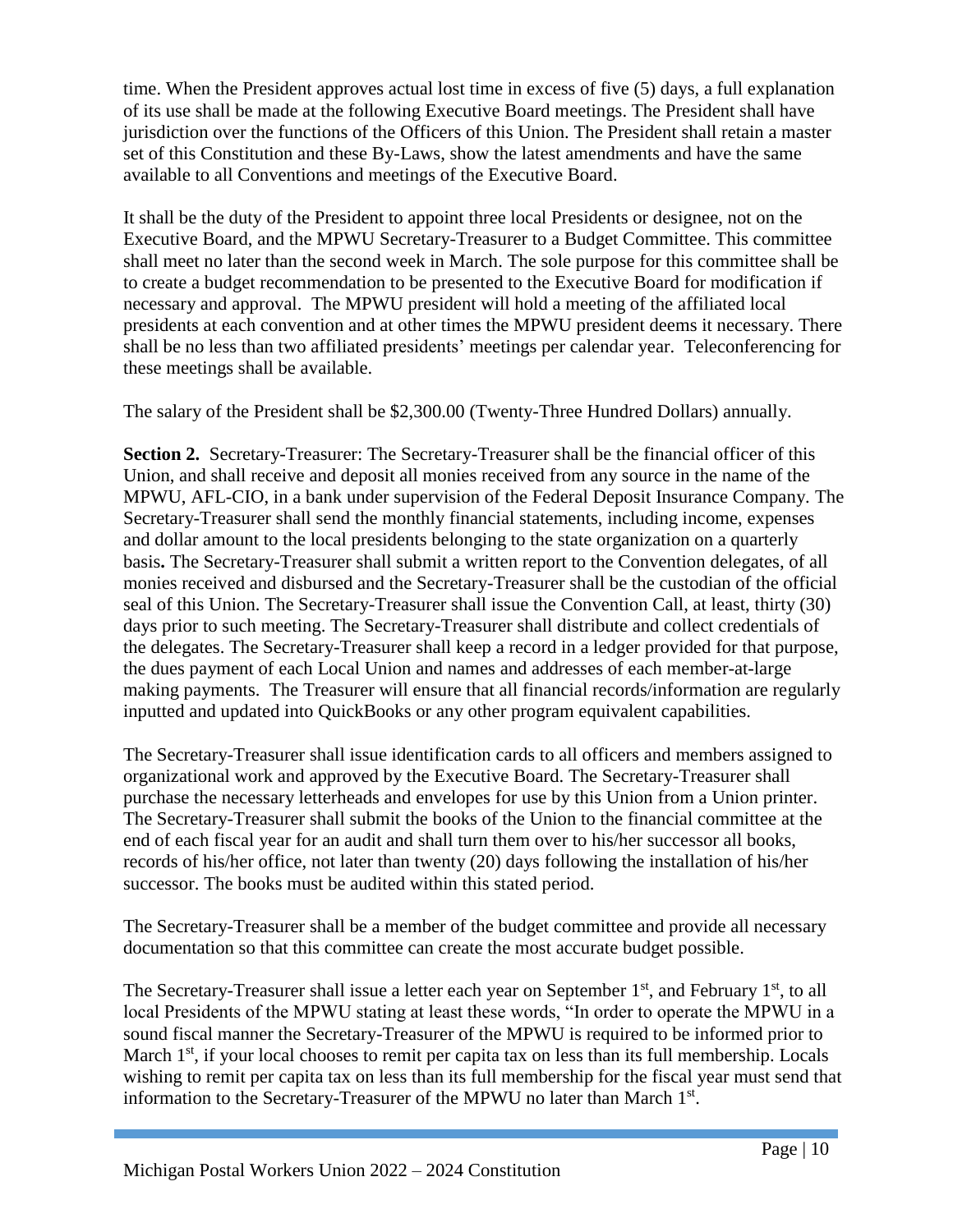The salary of the Secretary-Treasurer shall be \$1,600.00 (Sixteen Hundred Dollars) annually.

Section 3. Executive Secretary: The Executive Secretary shall keep a complete record of all proceedings of the Michigan Postal Workers Union, AFL-CIO, including Convention and meetings of the Executive Board, in a uniform minute book provided for that purpose and shall furnish a copy of such records and proceedings to the President within sixty (60) days thereof. Convention proceedings shall include all written reports of officers, and committees, the complete list of all delegates, Officers, and distinguished visitors in attendance. If the record of the MPWU Convention indicates a change to the MPWU Constitution, the Executive Secretary shall create and present to the MPWU President a proposed Amended Constitution and the Convention record within 60 days of the MPWU Constitutional Convention. The Executive Secretary shall be responsible for assisting the President in implementing the Legislative aims and aspirations of the MPWU. The Executive Secretary shall have charge of all matters pertaining to the office generally not detailed to others, and perform such duties as may be requested by the Executive Board.

The Executive Secretary shall provide copies of all Constitutional Resolutions to the Constitutional Committee Members, two (2) weeks prior to the State Convention.

The salary of the Executive Secretary shall be \$1,100.00 (Eleven Hundred Dollars) annually.

**Section 4.** Director of Education: The Director of Education shall plan and conduct a comprehensive program of Labor Education for Local members, members-at-large, and officers. The Director of Education shall coordinate Michigan Postal Workers Union, AFL-CIO training activities with those of the National Office, Educational Institutes, and other Labor Unions. The Director of Education shall plan, as a minimum, one (1) official Area meeting held each year. The area meetings will be rotated with three (3) areas to be determined numerically 1, 2, 3, 4, 5, 6, 7, 8, 9, 10, 11, and 12. These Area meetings shall center on specific subject areas of interest and concern including legislation and stewards. Where there is a registration fee charged for Educational Assembly and/or Area District Meetings, APWU members belonging to the host local shall be charged 40% of the registration fee, provided they pre-register and only attend classes.

The Illinois Postal Workers Union shall be invited to at least one (1) of these assemblies per year by mail.

The salary of the Director of Education shall be \$800.00 (Eight Hundred Dollars) annually.

**Section 5.** Editor: The Editor shall edit and publish the official paper of this Union, The Michigan Messenger, six (6) times each year. The Editor shall publish the deadline for submission of articles for any issue of the Michigan Messenger in that same issue of the Michigan Messenger. The Editor will ensure any issue of the Michigan Messenger will be sent to the publisher no later than 5 days after the deadline for submission of articles for that same issue of the Michigan Messenger. As directed by the President, the Editor shall regularly issue information bulletins to Locals, Area Locals and Members-at-Large on current developments in the Postal Service and within the Union. The Editor shall develop and maintain the Michigan Postal Workers Union, AFL-CIO emergency communication network. The Editor will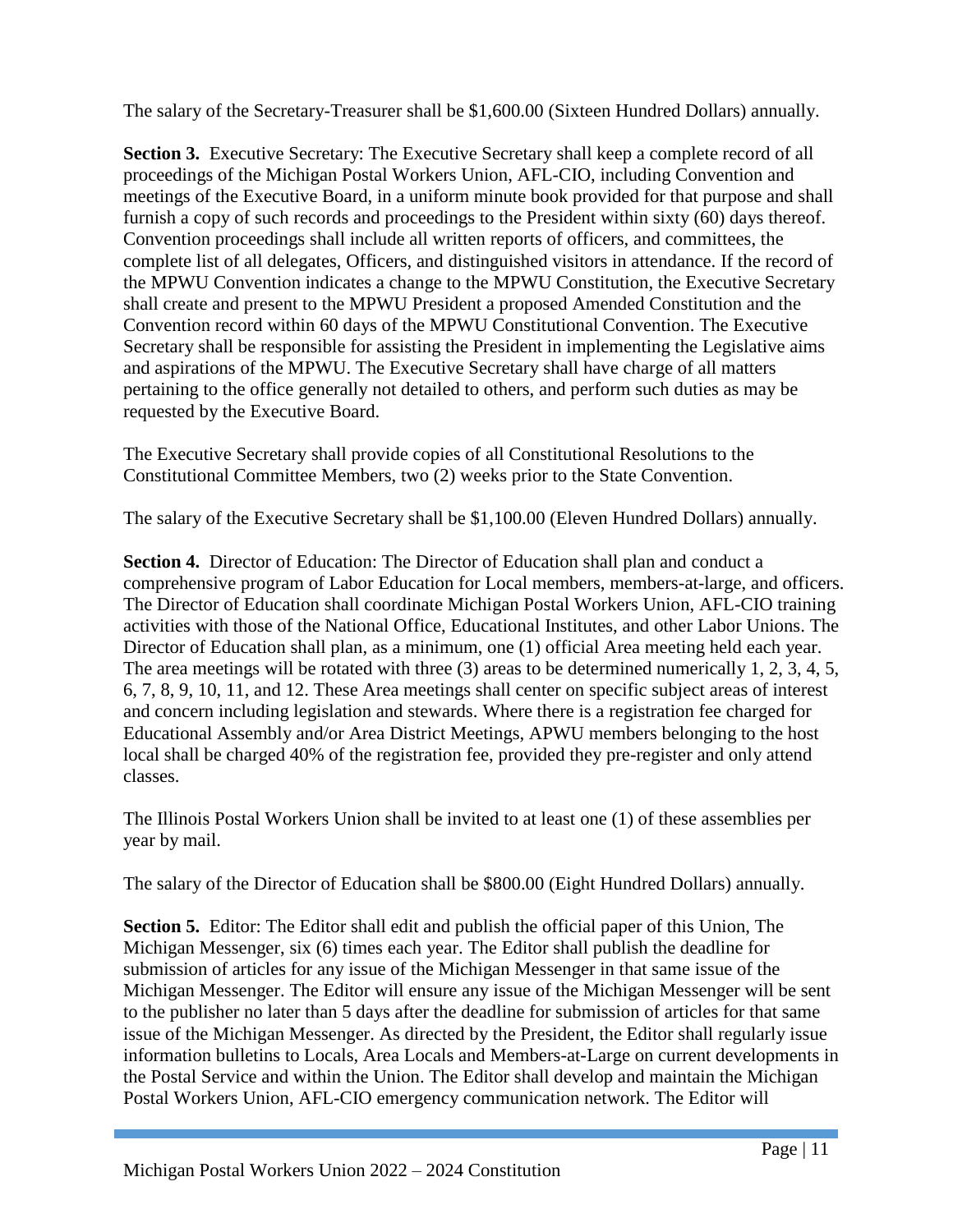encourage MPWU affiliated locals and their editor to join and belong to the National Postal Press Association and the Michigan Labor Press. The Editor will provide guidance (if not in attendance by telephone) to facilitate a meeting between the editors/designees in attendance or not in attendance at the State Educational Assembly and Constitutional Conventions to discuss items relevant to the issues of the period. The Editor shall also maintain any address files necessary to cover all those, not members of this Union, who have been authorized to receive the Michigan Messenger.

The salary of the Editor shall be \$800.00 (Eight Hundred Dollars) annually.

**Section 6.** Area Directors: Area Directors shall be responsible for grievances, organizational work and membership in their respective Areas. Area Directors are to be elected from established Areas, as outlined in Article 10, Section 2. [A] It shall be the responsibility of the Director of Education to coordinate Area Assemblies in conjunction with Area Directors as to program content and dates of assembles. As a minimum, one (1) official Area meeting shall be held each year. The area meetings will be rotated with three (3) areas to be determined numerically 1, 2, 3, 4, 5, 6, 7, 8, 9, 10, 11, and 12. At least 3 Area Directors shall coordinate such meetings. Plans for Area Assemblies will be published in the Michigan Messenger and on the website, with dates, places, and proposed programs. Immediately following knowing of dates and location and agenda, all locals will be informed by e-Mail and US Mail."

[B] Area Directors may appoint, as necessary, with the approval of the President, an Assistant Area Director, to assist in the functions of the Area Director's office, and to be compensated at the same rate as other officers.

[C] Area Directors are responsible for reporting to their respective Areas, and representing the MAL's in their Area. The Area Directors duties are also to act as a liaison between the Area membership and the State President.

(D) Area Directors shall be compensated for lost time and expenses while representing/ organizing members at large in their respective areas. Any lost time in excess of three (3) days per month must first be authorized by the President of the MPWU.

[E] Area Directors are responsible for ensuring that all the MAL's and small offices, (with less than 20 employees) in their Areas, are provided with the information necessary to contact their Area Director, and the MPWU Officers. In addition, Area Directors shall be responsible for making contact by any means to each MAL and small office, (those not in Area Locals, and those with less than twenty (20) employees, each calendar year.) If no contact is possible, the Area Directors shall report promptly, such inability to make to the MPWU Executive Secretary. Area Directors shall also be responsible for visiting as many small offices within their Area as possible: during the calendar year, and shall report all such visits, in their convention reports. Failure to furnish contact and small office visit information in the Convention reports, shall result in denial of payment of Convention expenses for Area Directors involved.

[F] The Area Directors will submit for publication in the Michigan Messenger two (2) articles per year pertaining to the issues and concerns in the area that they represent.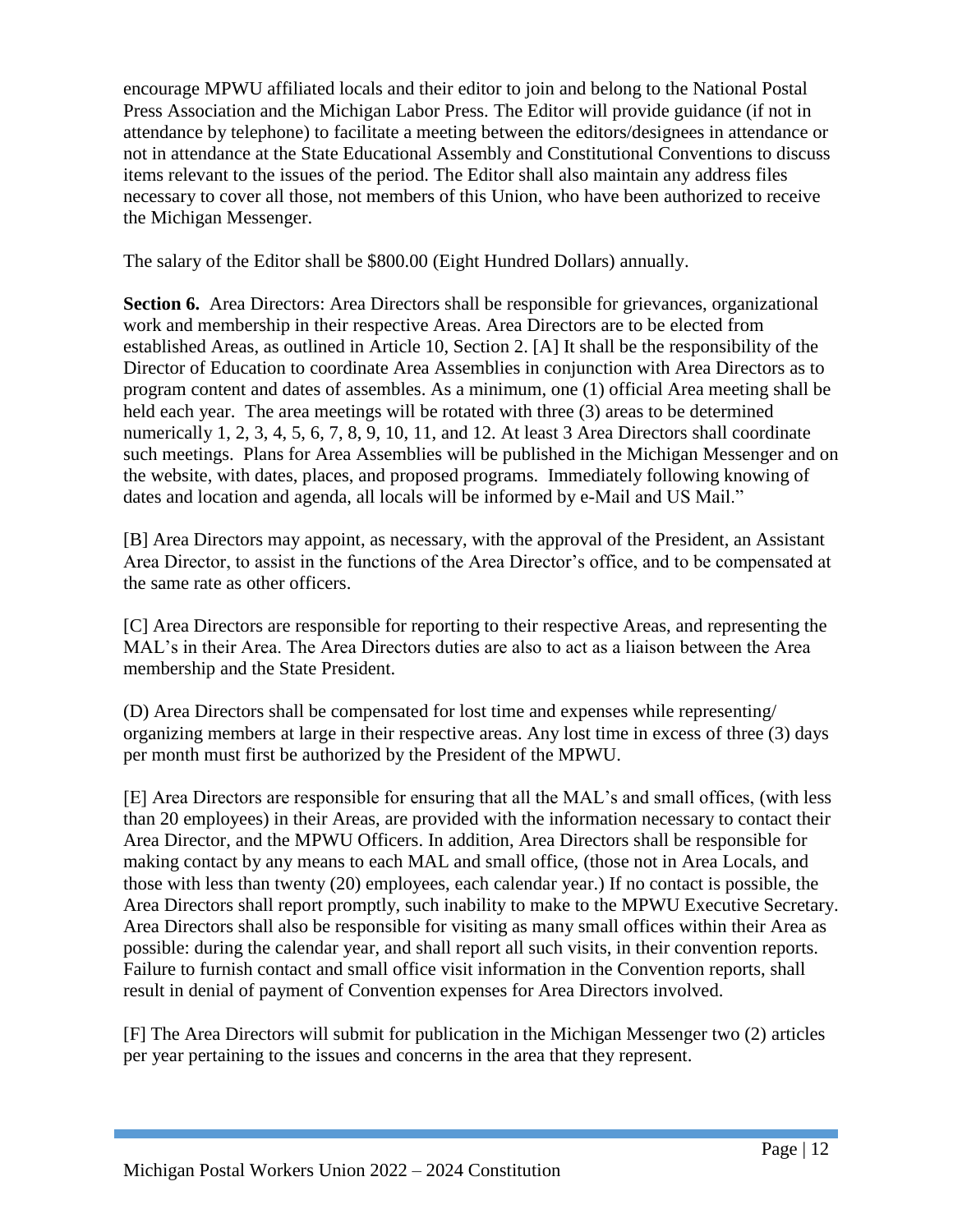**[G]** Area Directors will be compensated at the employee current rate for non-LWOP hours worked outside their tour. Area Directors must get prior approval from the MPWU President for all non-LWOP hours worked outside their tour. Area directors must submit name and office worked to the Treasurer at the time of reimbursement.

**Section 7.** Craft Directors shall be responsible for organization, grievances, and dealing with the problems of the membership pertaining to their Craft. Craft Directors shall be elected from the Delegates within their Craft in accordance with Article 7, Section 6 above. Craft Directors shall be encouraged to work with all Area Directors; Craft Directors shall assist the President in developing, organizing, and administering the legislative program of the Michigan Postal Workers Union, AFL-CIO. Craft Directors shall be compensated for lost time and expenses while representing and organizing members at large. Any lost time in excess of three (3) days per month must be authorized in advance by the President of the MPWU.

Each Craft Director will be authorized to the biennial MPWU Educational Assembly with necessary expenses and lost time.

**Section 8.** Human Relations/Injury Compensation Director: The State Director of Human Relations/Injury Compensation shall work closely with the National APWU Human Relations Department. The Human Relations/Injury Compensation Director shall be compensation for lost time and expenses while representing, and organizing members at large. Any lost time in excess of three (3) days per month must be authorized in advance by the President of the MPWU.

The salary of the Human Relations/Injury Compensation Director shall be \$1,000.00 (One Thousand Dollars) annually**.**

**Section 9.** Legislative Director: The Legislative Director shall keep the membership informed as to the legislation that will affect Postal Workers job security, wages, and retirement. He/she will also report this information to the MPWU membership six (6) times a year, unless relieved by the President, by submitting an article to the Editor of the Michigan Messenger. The Legislative Director shall be compensated for lost time and expenses while performing legislative duties as a liaison/representative for the MPWU. Any lost time in excess of three (3) days per month must be authorized in advance by the President of the MPWU.

The salary of the Legislative Director shall be \$800.00 (Eight Hundred Dollars) annually.

**Section 10.** Veterans Director: The Veterans Director must be or have been a member of a branch of the United States Military or their respective Reserves. He/she will work in tandem with the MPWU Education Director to create, develop, and present suitable training and materials to help Union members and their families obtain access to all benefit programs for Veterans. He/she shall be compensated for lost time and expenses while representing members in accordance with veteran issues. Any lost time in excess of three (3) days per month must be authorized in advance by the President of the MPWU.

**Section 11.** All Officers of the MPWU, AFL-CIO will give a written report of their activities, to be printed and distributed to all delegates to the State Convention. All reports will be included in the Convention Officers Reports to the Convention Delegates, at the time of registration. These reports are to be given to the Executive Secretary thirty (30) days prior to the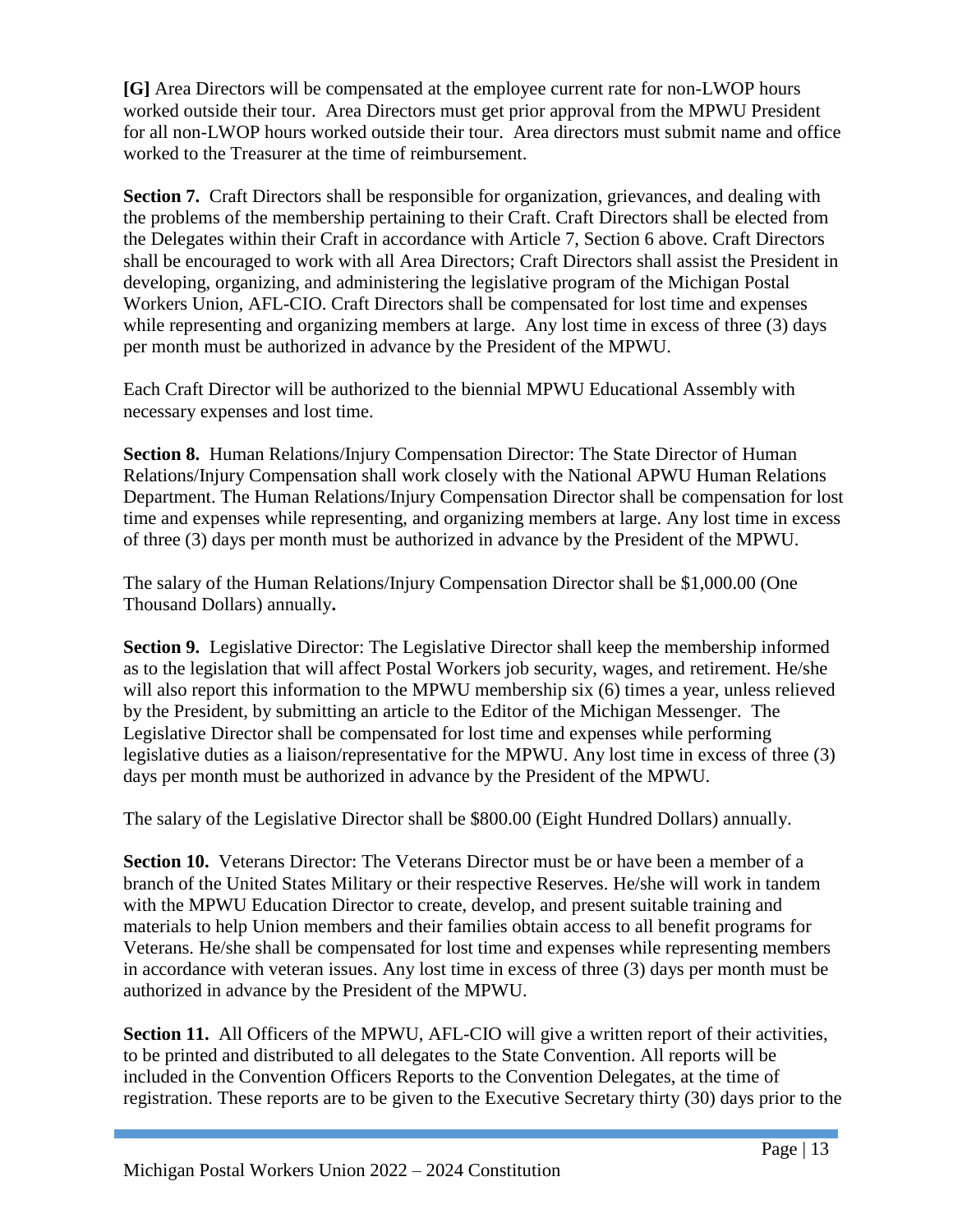opening day of the Convention. Failure to comply with this provision will result in the Officer not having his/her Convention expenses paid. Written notices will be sent by the Executive Secretary, reminding all Officers of their Constitutional Convention requirement provisions.

**Section 12.** All Officers shall turn over all records, supplies, and equipment to his/her successor within twenty (20) days of the certification of the election results.

**Section 13.** The Michigan Postal Workers Union, AFL-CIO shall establish a Human Relations Committee, consisting of the Human Relations Director and two (2) Area Directors as appointed by the Michigan Postal Workers Union, AFL-CIO President. This Committee shall coordinate resources available in their various areas and act as clearinghouse for this information. The Human Relations Committee shall meet not more than twice a year, to consolidate their information, report on the resources they have discovered and announce a Human Relations Program for the Michigan Postal Workers Union, AFL-CIO. These reports shall be published in the MPWU State Paper.

**Section 14.** [A] The MPWU State Retiree Chapter, a subordinate body to the Michigan Postal Workers Union, AFL-CIO, shall serve as a continuing link to the active State Union and Labor movement for APWU/MPWU retirees to provide retired members the opportunity to participate in social, legislative, political, and educational activities, to serve the needs of retired members and their survivors, and to support and direct the efforts and organizing of Michigan APWU Local Retiree Chapters.

[B] The Michigan Postal Workers Union, AFL-CIO, shall support and assist the MPWU State Retiree Chapter in carrying out its objectives to provide retired members a strong, continuing voice in this Union and Labor movement, subject to the requirement of the MPWU Constitution and By-Laws.

**Section 15.** Auxiliary. The Auxiliary Chapter, a subordinate body to the Michigan Postal Workers Union, AFL-CIO, shall serve as a continuing link to the active State Union and Labor movement for APWU/MPWU families to provide family members the opportunity to participate in social, legislative, political, and educational activities to serve the needs of all active and retired members. The MPWU shall include information on its website and in the Michigan Messenger on a yearly basis to remind members and their family to join the Auxiliary.

**Section 16.** All officers, Area Directors, Committee Appointees or any other member receiving advances from the MPWU, shall be responsible for receipting all expenses on advances within each quarter or it shall be considered income and will be taxed accordingly.

**Section 17.** No state officer or state representative may enter a local installation, local labor management meeting, or any other local issue without first getting approval from the said local president.

**Section 18. Lost time paid by the MPWU shall be paid at the appropriate Grade and Step, plus an additional 5% for all MPWU Lost Time (Compensation for lost TSP matching funds. This does not apply to retiree pay or non-LWOP compensation).**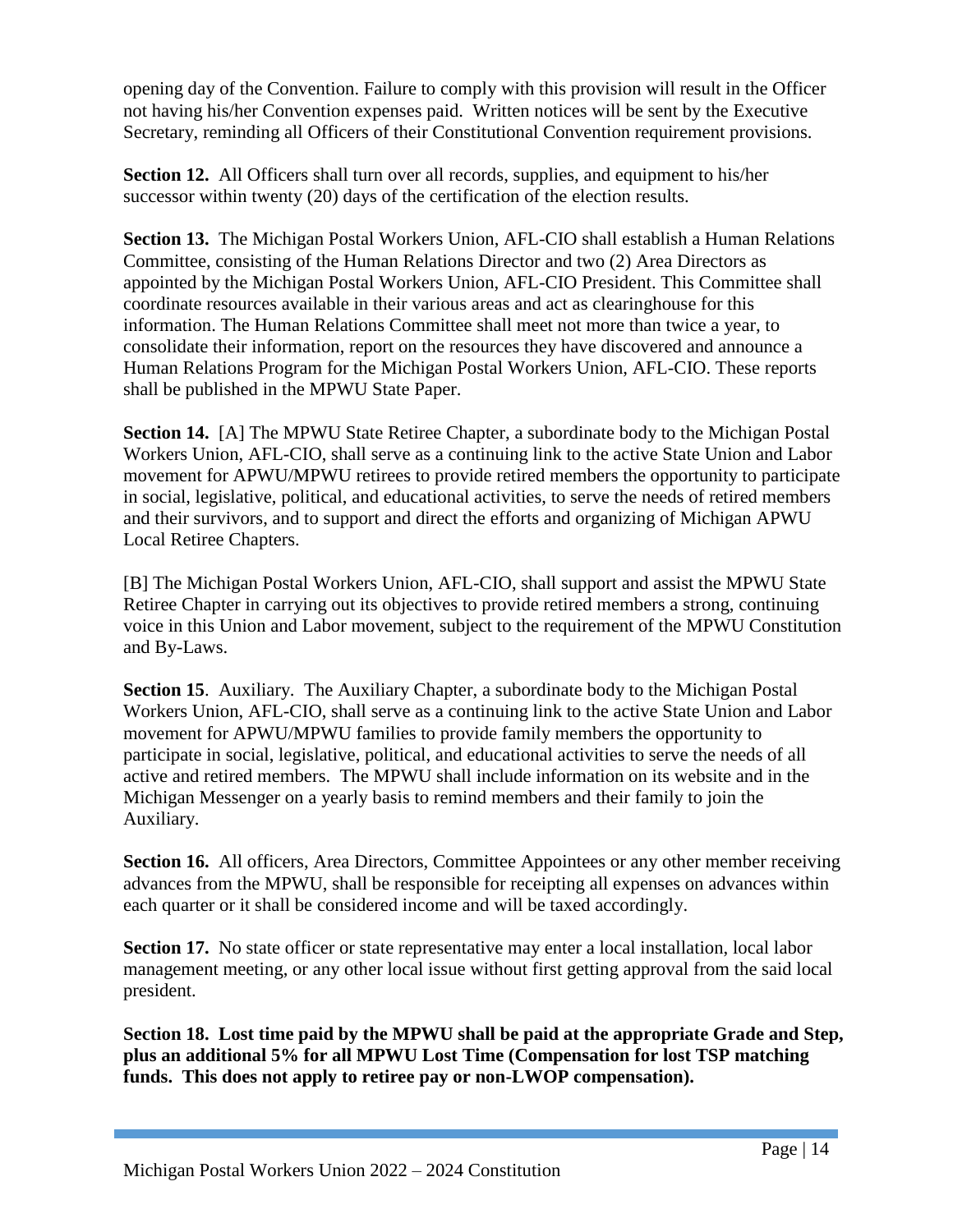# **ARTICLE 12 - FISCAL YEAR**

The fiscal year of this Union shall begin on January 1 and shall end on December 31 of each year.

## **ARTICLE 13 - REVENUES**

Section 1. The revenues of this Union shall be derived as follows: All Locals and Area Locals \$1.00 per member, per month, with no per capita cap. Locals or Area Locals choosing to remit per capita tax on less than their full membership may do so by advising the MPWU, Secretary-Treasurer, in writing, the number of members they will be paying on, and their proportionate representation will be reflected by the amount of per capita taxes per Article 9, Section 1.

**Section 2.** Each Local belonging to the MPWU shall receive one copy per member of the Michigan Messenger, providing that the Local pays on full membership and furnishes an updated mailing list of their membership to the MPWU State Editor, or to the local dependent upon the number of paid members from their respective locals.

**Section 3.** Per Capita tax shall be paid to the Michigan State AFL-CIO on a formula to be determined by the MPWU Executive Board.

**Section 4.** Locals shall make per capita tax payments on a monthly basis and shall notify the Secretary-Treasurer, as monthly payments are made, the names, addresses, and crafts of new members, as well as those who have became delinquent, resigning from the service, or have been dropped from the rolls for any reason.

**Section 5.** The Executive Board may access in a current fiscal year, assessments not to exceed 10% (Ten Percent) of the previous year's per capita tax collected as reported in the Secretary-Treasurer's Convention Report. All assessments must be levied on a per month per member basis. No assessments may be levied prior to ninety (90) days after the start of the fiscal year. Any assessment levied by the MPWU Executive Board must be approved by 75% of the total membership of the Executive Board.

**Section 6.** The Michigan Postal Workers Union, AFL-CIO can, in cases of absolute emergency, borrow temporary funds, to operate this Union. In no case, shall funds be borrowed except by a two-thirds (2/3) vote of the Executive Board on a written ballot, or a roll-call vote, which shall show the need for the loan. Such ballots to become a part of the report of Officers, at the following Convention.

**Section 7.** Any Local affiliated with the Michigan Postal Workers Union, AFL-CIO which fails to pay per capita tax on any assessments on or before the last day of the current month, within ninety (90) days, shall be declared suspended. The Executive Board may extend for a period not to exceed ninety (90) days, this limitation of assessments only. The same is applicable to the Members-at-Large.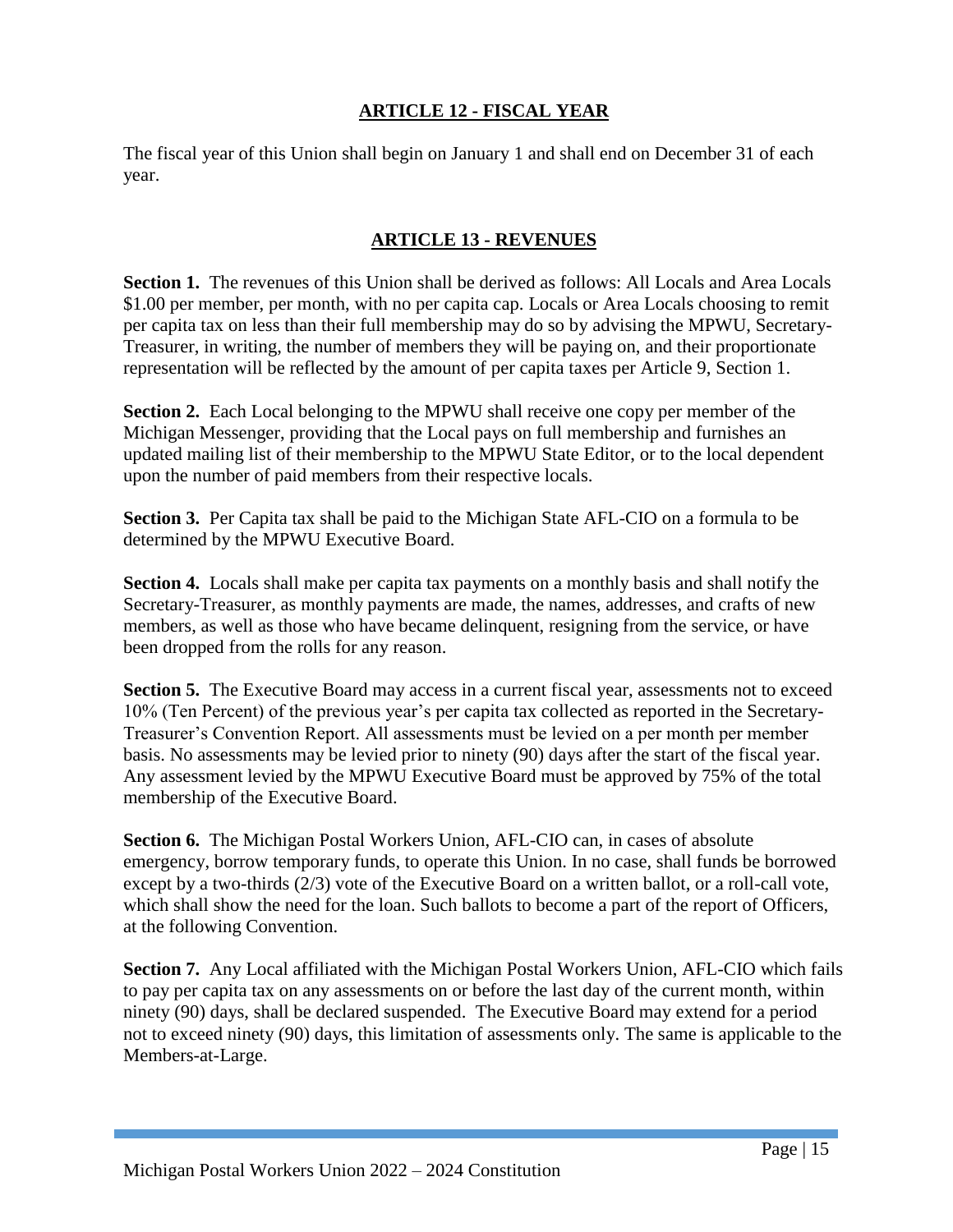## **ARTICLE 14 - PROHIBITED**

No criticism, reflections, arguments, or debates touching on any members' race, color, creed, craft, sex, sexual orientation, national origin, handicap, political affiliation, or age, or religion, shall be permitted at any State Meeting, of this Union, nor published in the Michigan Messenger.

### **ARTICLE 15 - DELEGATES TO CONVENTIONS**

**Section 1.** The President of the Michigan Postal Workers Union, AFL-CIO, by virtue of his/her office, shall be one delegate to the National Convention of the American Postal Workers Union, AFL-CIO, and to the Michigan State AFL-CIO Convention.

**Section 2**. The Legislative Director of the MPWU by virtue of his or her office shall be one delegate to the Michigan State AFL-CIO Convention.

### **ARTICLE 16 - REFERRENDUM**

**Section 1.** Any local of this Union, in good standing, desiring an expression of the entire membership upon any questions, resolution or amendment, which may have been passed or rejected by a Convention of this Union, may invoke the referendum by circulating a referendum petition, and obtaining the endorsement of a majority of the membership, ten (10) other Locals representing five (5) percent of the total State Union membership. Such a majority to be obtained by referendum vote or written petition signed by a majority of ten (10) other Locals.

**Section 2.** The petition, after certification by the Executive Board, shall be submitted to the entire membership within forty-five (45) days.

### **ARTICLE 17 - RECALLS**

If any officer is subject to disciplinary action, it will be in accordance with Article 15 of the APWU National Constitution.

### **ARTICLE 18 - AMENDMENTS**

**Section 1.** This Constitution shall not be amended except by two-thirds (2/3) vote, of delegates present and voting at any State Constitutional Convention or by a referendum vote of the whole membership.

**Section 2.** Proposed amendments must be submitted, in writing, signed by the President and Secretary of the Local submitting same, and/or by any delegate in attendance at the Convention.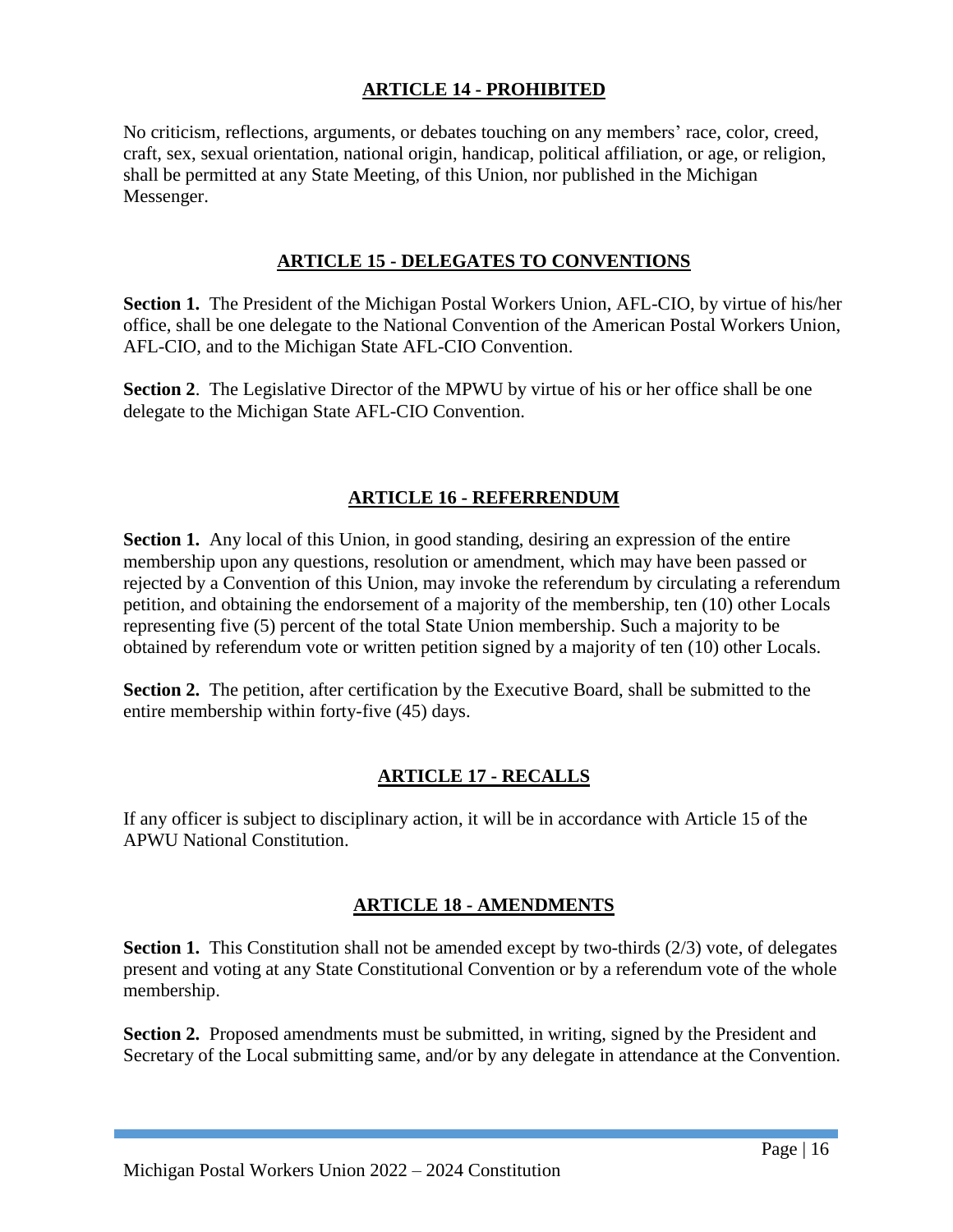**Section 3.** All amendments or additions to this Constitution and By-Laws, shall take immediate effect upon passage by the Convention, unless otherwise stated in the resolution or the motion.

**Section 3**. Any resolution passed at the MPWU convention that is forwarded to the APWU national convention as an MPWU resolution whether to the APWU Constitution or otherwise cannot be withdrawn for consideration at the APWU national convention except by a majority vote of all those delegates in attendance from the state of Michigan at that convention. The MPWU President will be responsible for taking that vote.

# **BY-LAWS**

# **ARTICLE 1 - ORDER OF BUSINESS**

- 1. Pledge of Allegiance
- 2. Roll Call of Officers
- 3. Reading of minutes
- 4. Reports of Officers
- 5. Appointment of Committees
- 6. Reports of Committees
- 7. Unfinished Business
- 8. New Business
- 9. Election of Officers
- 10. Naming of place of next Convention

## **ARTICLE 2 - QUORUM**

Fifty, (50) delegates shall constitute a quorum, but less than that number may adjourn to meet at a future specified time.

## **ARTICLE 3 - RULES OF ORDER**

In the absence of other authority, Robert's Rules of Order shall govern the deliberations of this Union.

## **ARTICLE 4 - AMENDMENTS**

These By-Laws may be amended by a majority vote of the Delegates present at any Convention.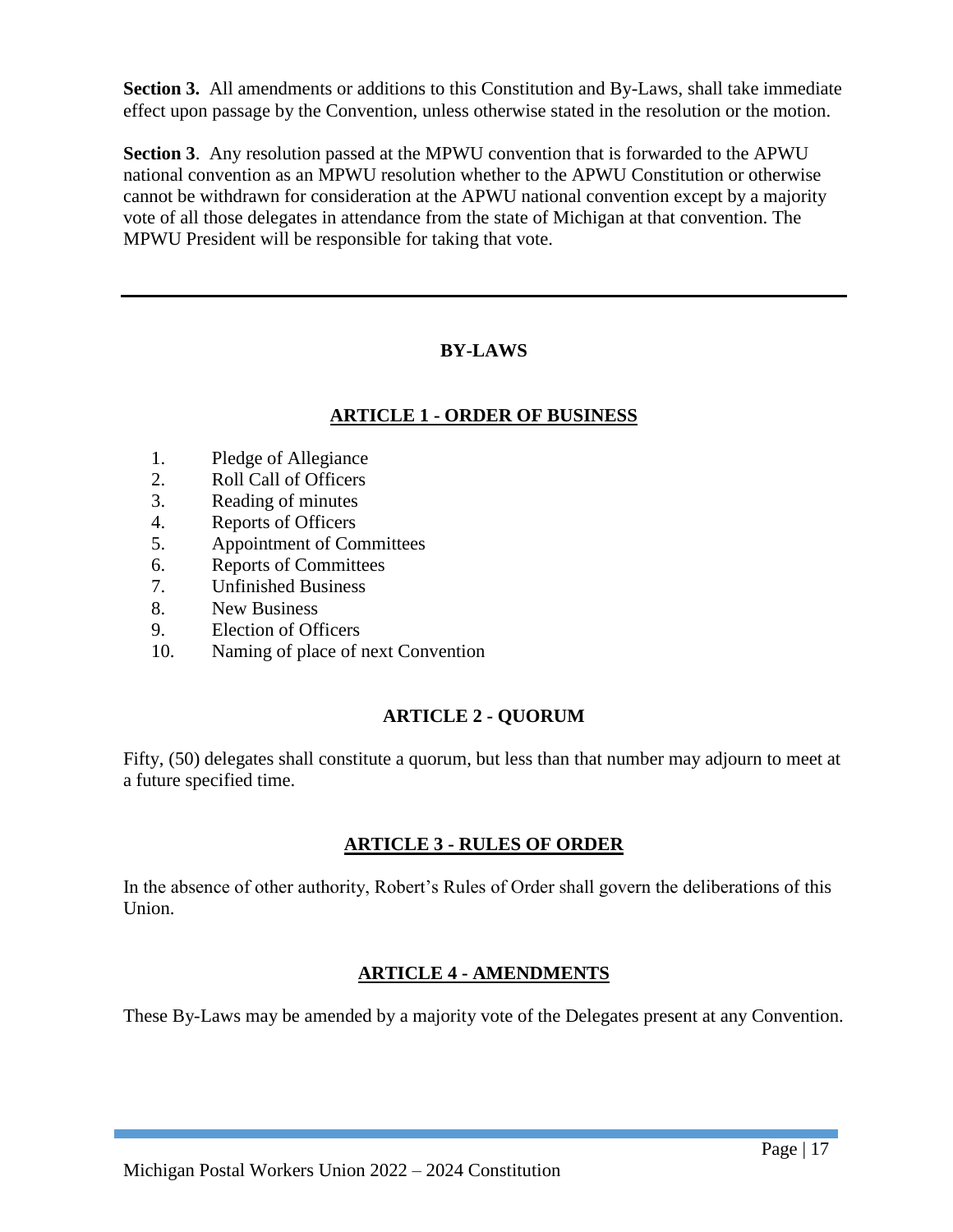# **ARTICLE 5 - CONVENTION RULES**

- 1. If a Delegate, while speaking, is called to order, he/she shall at the request of the chair, take his/her seat until the question or order is decided.
- 2. If two or more Delegates rise to speak, at the same time, the chair shall decide who is entitled to the floor.
- 3. No Delegate shall interrupt another in remarks except to call a point of order, or request information
- 4. A Delegate shall not speak more than twice upon the same question unless by a vote of 2/3 majority of the Convention body he shall again be granted the privilege of the floor.
- 5. Speeches shall be limited to three (3) minutes unless otherwise ordered by a 2/3 vote of the Convention body.
- 6. A motion from the floor shall not be open for discussion until it has been seconded and stated by the chair.
- 7. When the question is pending on the floor of the Convention, no motion shall be in order except to table, refer to the previous question, to postpone to a certain time, to divide or amend, which motion shall have precedence in order stated.
- 8. A motion to table shall not be debated.
- 9. Debate on a question of appeal from the decision of the chair shall be limited to the appellant and the chair.
- 10. A motion to reconsider shall not be entertained unless made by a Delegate who voted in the majority. It shall require a majority vote to reconsider.
- 11. Reports of Committees shall be subject to amendments and substitutions, from the floor of the Convention.
- 12. It shall require at least one (1) delegate from five (5) Locals to move the previous question.
- 13. All resolutions shall be submitted in triplicate. Resolutions shall bear the signature of the introducer. If submitted by a Local, the resolution shall be signed by the President and Secretary and include the name of the Local.
- 14. No resolution shall be received after close of business on Friday, unless otherwise ordered by a 2/3 vote of the Convention.
- 15. No motion or resolution shall be voted on until the maker or introducer has had the opportunity to speak upon it, if he/she so desires.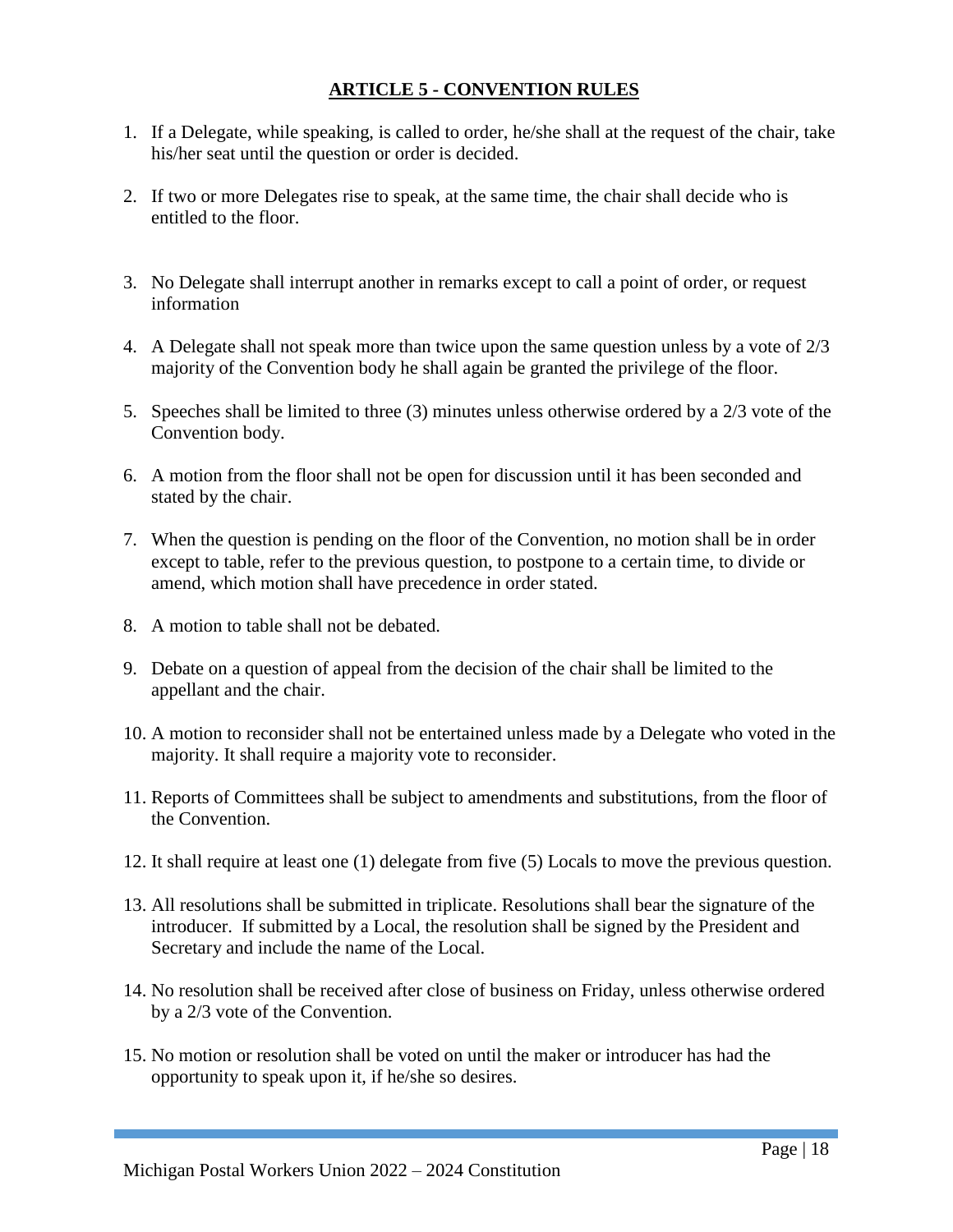- 16. A motion for a roll call vote must be supported by at least a total of ten (10) Delegates from five (5) Locals. When a roll call is called for, there will be no adjournment until it is completed.
- 17. The President shall appoint all Committees and notice shall be posted not later than 8:00 a.m. of the first day of the Convention. The president will appoint the Chairperson. The Committees shall be prepared to make reports to the Convention as soon as possible, but no later than the beginning of the second day, extension of time will be at the option of the President. All Committees shall meet no later than at the close of business on Thursday with their respective Chairperson.
- 18. The Parliamentarian shall be appointed by the chair as the first order of business, at the opening of the first business session.
- 19. The recommendation of the Committee shall in itself be a proper motion and require no second from the floor. The Committee Chairman shall report the committee's recommendation of concurrence and/or non-concurrence (and state the reason for nonconcurrence). If there is no additional motion to the resolution as presented, the delegates shall vote on only the resolution as presented.
- 20. Nominating speeches shall be limited to three (3) minutes and only one (1) second will be required.
- 21. All Candidates names for State Office, including incumbent candidates, shall appear on the ballot in the order by which they are drawn by the Election Committee.
- 22. The Election Committee shall determine the validity of all ballots.
- 23. The Election Committee shall be allowed to release election results to the news media in time to meet their deadline. The Election Committee report shall be the last order of business prior to adjournment Saturday afternoon.
- 24. All guests shall be seated in the guest's area, except during elections, when only delegates shall be allowed on the floor.
- 25. Delegates, upon being recognized, shall identify themselves as to name and Local.
- 26. Adoption of these rules shall not prevent the adoption of additional rules necessary during the course of the Convention.
- 27. The Chairperson must rotate the microphones first #1, and then #2, and additional microphones as provided in numerical order.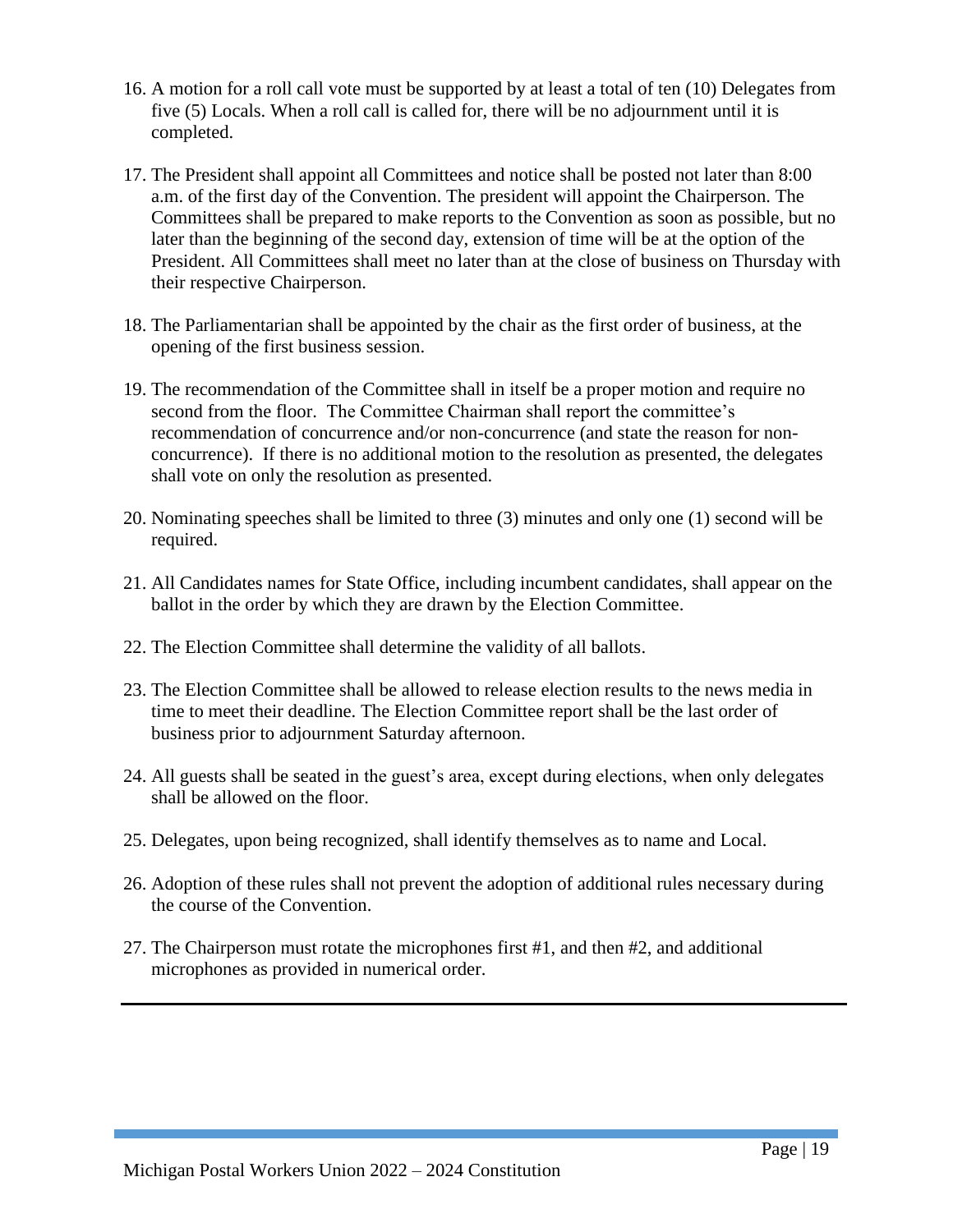# *POLICIES OF THE MICHIGAN POSTAL WORKERS UNION*

### Anti-Discrimination and Anti-Harassment Policy and Complaint Procedure (voted in on 5/4/2018)

#### Policy Statement

The Michigan Postal Workers Union is committed to providing all its employees and members with an environment/workplace free from discrimination and harassment. The Michigan Postal Workers Union does not discriminate against or allow harassment of any employee or member because of the employee's race, ethnicity, religion, color, sex, age, national origin, sexual orientation, disability, gender identity or expression, ancestry, pregnancy, or any other basis prohibited by law, or based on the member/employee's protected activity under the antidiscrimination statutes (that is, opposition to prohibited discrimination or participation in the statutory complaint process).

The Michigan Postal Workers Union reaffirms that it will not tolerate discrimination or harassment in any form. This prohibition covers any discrimination or harassment in the workplace, regardless of whether the discrimination or harassment is committed by a supervisor, officer, co-worker or nonemployee, such as a vendor, consultant, employee or officer of an affiliate, or invitee to a Michigan Postal Workers Union sponsored activity, event, or meeting.

#### **Definitions**

- A. Discrimination It is discrimination for an employer to base any decision regarding the terms or conditions of employment on an employee's race, ethnicity, religion, color, sex, age, national origin, sexual orientation, disability, gender identity or expression, ancestry, pregnancy, or any other characteristic protected by law.
- B. Harassment Harassment consists of unwelcome verbal, visual, or physical conduct that is based on another person's race, ethnicity, religion, color, sex, age, national origin, sexual orientation, disability, gender identity or expression, ancestry, pregnancy, or any other characteristic protected by law. It may include, but is not limited to, actions such as use of epithets, slurs, negative stereotyping, jokes, or threatening, intimidating or hostile acts that relate to sex, race, ethnicity, age, disability, or other protected categories. Harassment may also include written or graphic material that denigrates or shows hostility toward an individual or group based on protected characteristics, whether that material is sent by email, placed on walls, bulletin boards, computer screens or other devices, or elsewhere on the premises or circulated in the workplace.

Unwelcome conduct can constitute harassment if:

- It has the purpose or effect of unreasonably interfering with an individual's work performance;
- Creates an intimidating, hostile, or offensive working environment; or
- Submission to the conduct is made either explicitly or implicitly a term or condition of an individual's employment.
- C. Sexual Harassment Sexual harassment can involve unwelcome sexual advances, requests for sexual favors, and other verbal, visual, or physical conduct of a sexual nature. It can involve conduct by a person of either gender toward a person of the same or opposite gender.

The following is only a partial list of sexually harassing conduct:

- Explicit sexual propositions
- Offering employment benefits in exchange for sexual favors
- Making threats or retaliating after a negative response to sexual advances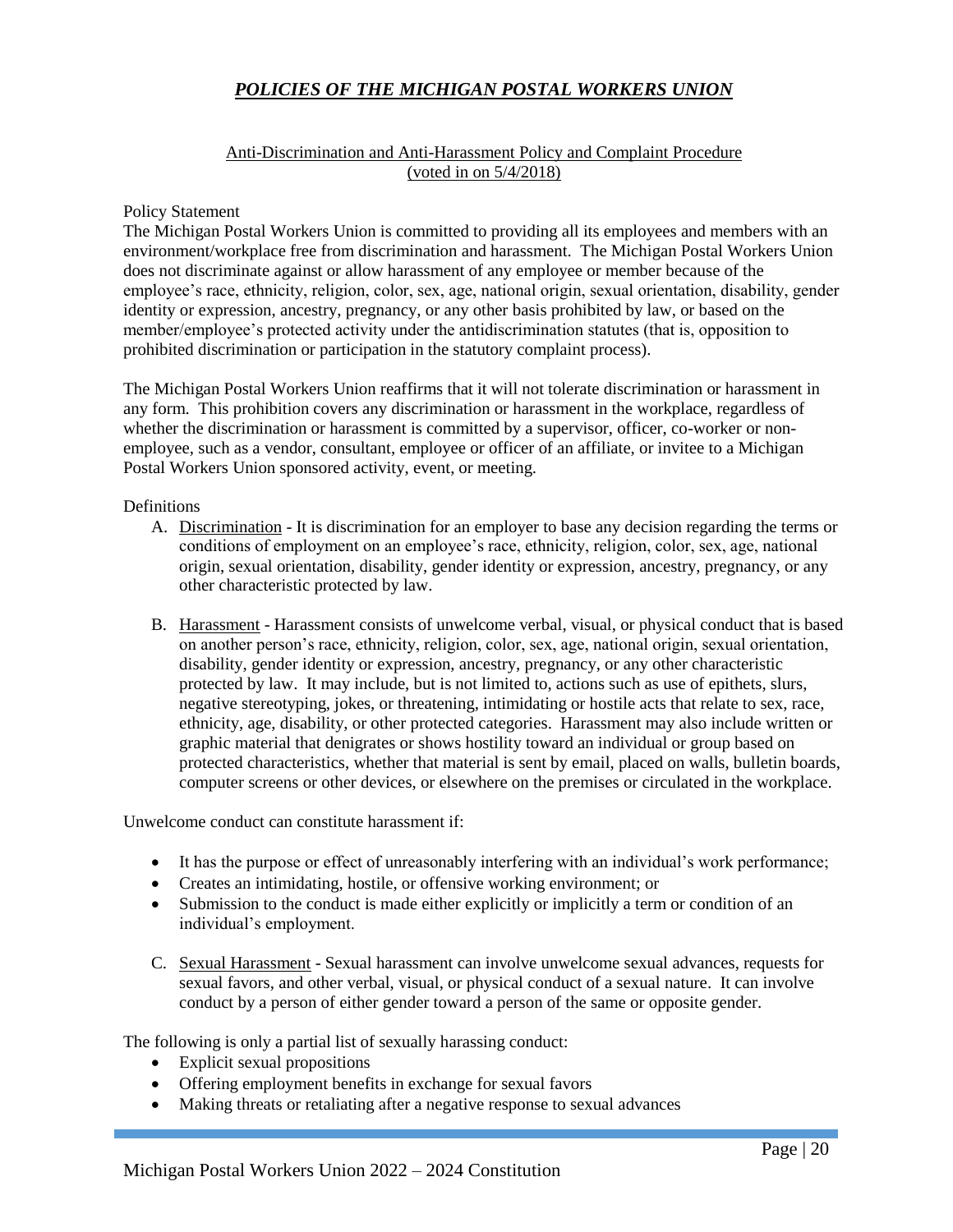- Sexual innuendo or sexually suggestive or sexually degrading comments about a person's body, sex life, sexual prowess, or sexual deficiencies
- Sexually oriented jokes, derogatory comments, epithets, slurs, or catcalls
- Obscene language, letters, notes, or invitations (including by email)
- Physical contact such as touching or impeding movements
- Conduct such as leering or making sexual gestures
- Displaying or distributing pornography or other sexually suggestive objects, pictures, cartoons, or posters (including by email or viewed or shared on a work computer or other device)
- Sexual content in text messages

Unwelcome sexual conduct can constitute harassment if:

- It has the purpose or effect of unreasonably interfering with an individual's work performance;
- Creates an intimidating, hostile, or offensive working environment;
- Submission to the conduct is made either explicitly or implicitly a term or condition of an individual's employment; or
- Submission to or rejection of the conduct by an individual is used as the basis for tangible employment actions taken toward her or him.

#### Complaint and Investigation Procedure

As a means of ensuring a workplace that is free from discrimination and harassment, the Michigan Postal Workers Union has established a formal procedure for the handling of discrimination or harassment complaints. This procedure is intended to supplement – not to replace or supersede – the other procedures available to employees under any applicable collective bargaining agreement, Title VII of the Civil Rights Act of 1964, the Age Discrimination in Employment Act, the Americans with Disabilities Act, the Genetic Information Nondiscrimination Act, or any other applicable federal, state, or municipal fair employment practices law, or otherwise.

### A. General Principles

The Michigan Postal Workers Union strongly encourages you to come forward with a complaint at the earliest possible point. You should not wait to report harassment until it becomes severe and pervasive. The Michigan Postal Workers Union is committed to stopping discrimination and harassment even if the conduct has not risen to the level of a violation of law.

If you feel comfortable doing so, you should respond to the discriminatory or harassing conduct in a way that demonstrates that the conduct is unwelcome. However, you are not required to complain directly to the offending individual.

Efforts will be made to investigate and resolve complaints promptly, thoroughly and impartially, and in as confidential a manner as is possible consistent with proper investigation of the complaint.

If a person is accused of discrimination or harassment, he or she shall not play any role in administering or making decisions under this procedure.

If an individual is determined to have engaged in discrimination or harassment, appropriate corrective action will be taken promptly, and appropriate sanctions will be imposed, up to and including termination.

There will be no retaliation or other adverse action taken against an individual who makes a complaint, reports an incident of apparent discrimination or harassment, or who provides information in the course of the investigation of such a complaint or report. Any such retaliation can also be the subject of a complaint under this procedure. If retaliation in fact occurred, prompt and appropriate corrective action will be taken and appropriate sanctions imposed, up to and including termination.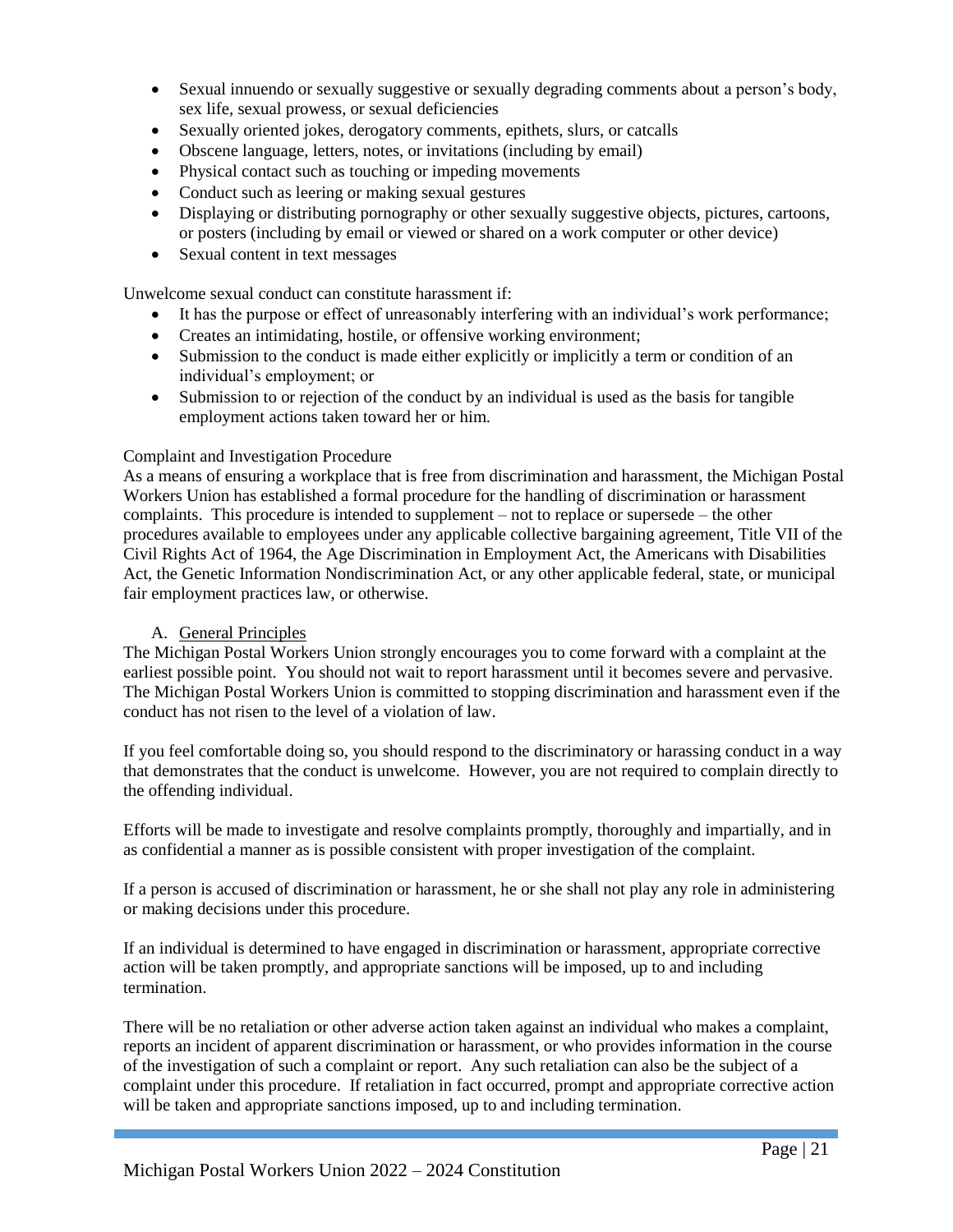### B. Procedure

The procedure for dealing with complaints of discrimination or harassment is as follows:

- 1. If you believe that you have been the target of discrimination or harassment, the Michigan Postal Workers Union encourages you to report the alleged incident(s) as soon after the incident occurs as possible to an Executive Board member. If the person accused of discrimination or harassment is an Executive Board member, you may submit your complaint to another officer of the Michigan Postal Workers Union to handle the complaint.
- 2. You are not required under this procedure to complain directly to the offending individual.
- 3. It is the responsibility of any officer who receives a complaint to inform the Executive Board of the allegations so that a prompt investigation may be conducted.
- 4. Complainant shall provide an Executive Board member with a description of the alleged discrimination or harassment in as much detail as possible, including description of what occurred and the dates, times, and places of the incident(s). Complainant also should provide the names of individuals who he or she believes have information relevant to the investigation. An Executive Board member may request that this information be provided in writing.
- 5. Where appropriate and possible, an Executive Board member may attempt to resolve the matter informally.
- 6. If informal efforts are not appropriate or successful, an Executive Board member will conduct an investigation to determine whether or not discrimination or harassment has occurred.
- 7. During the course of the investigation, an Executive Board member will inform the individual alleged to have engaged in discrimination or harassment of the complaint, and will give her or him the opportunity to respond to the allegations and to submit the names of individuals who she or he believes have information relevant to the investigation.
- 8. The investigation may include meeting with the complainant, the accused, and other individuals who may have relevant information. Relevant documents may also be reviewed. The investigation will be conducted promptly, thoroughly and impartially, and in as confidential a manner as is possible consistent with proper investigation of the complaint.
- 9. If necessary, the Michigan Postal Workers Union will take steps to ensure that discrimination or harassment does not occur during the period of investigation.
- 10. At the conclusion of the investigation, the Executive Board shall make a determination of whether discrimination or harassment occurred.
- 11. If the investigation establishes that discrimination or harassment has occurred, the Michigan Postal Workers Union will take prompt and appropriate action. This may include corrective action designed to end and to remedy the discrimination or harassment and to prevent it from reoccurring. Action may include imposition of discipline on the discriminator/harasser, ranging from reprimand to discharge if that person is an employee. If the discriminator/ harasser is an employee or officer of an affiliate, the Michigan Postal Workers Union may inform the affiliate, including the affiliate's international, of the investigation and findings and request further disciplinary actions be taken by those entities. If the discriminator/ harasser is a delegate to the Michigan Postal Workers Union or otherwise would be subject to disciplinary procedures under the Michigan Postal Workers Union and/or American Postal Workers Union Constitution or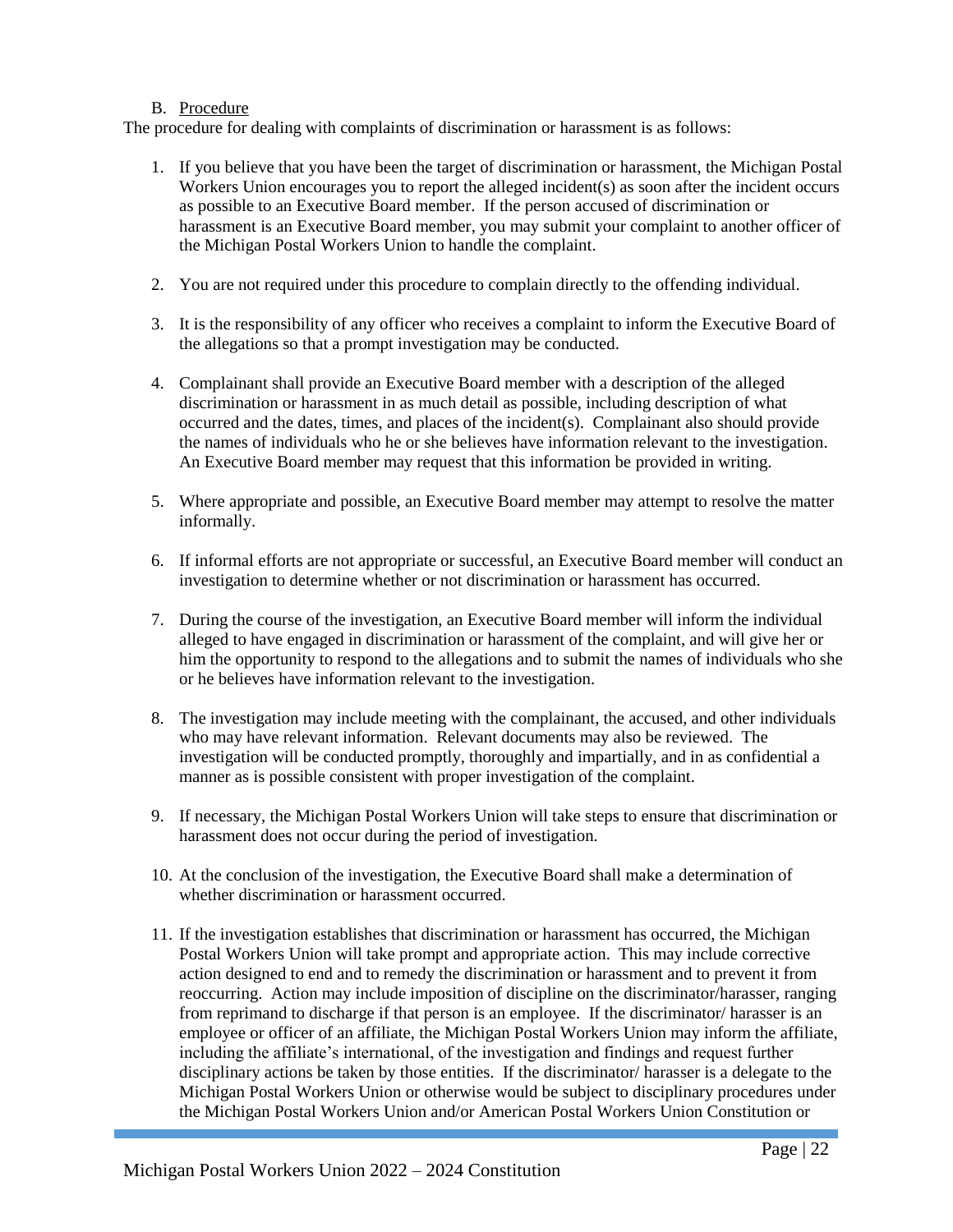Bylaws, those disciplinary procedures may be invoked. If the discriminator/harasser is an employee of a vendor, consultant, or any other employing entity, the Michigan Postal Workers Union may inform that employing entity of the investigation and findings and request further disciplinary actions be taken by that entity. Michigan Postal Workers Union will take all possible steps to ensure that the complainant is no longer subject to the discrimination or harassment.

- 12. The Michigan Postal Workers Union will inform both the complainant and the accused of the outcome of the investigation and in general terms of any measures taken to correct the discrimination or harassment.
- 13. If the investigation establishes that discrimination or harassment has occurred, an Executive Board member will ensure that the discrimination or harassment has not resumed and that neither the complainant not any other individual has been subjected to any retaliation for having complained of the discrimination or harassment, reported an incident of apparent discrimination or harassment, or provided information during the investigation.

This policy and procedure applies to all employees and members of the Michigan Postal Workers Union.

If you have any questions about this policy and procedure or if you want additional information concerning complaints of discrimination or harassment, the Michigan Postal Workers Union encourages you to contact an Executive Board member.

If you believe you are the target of discrimination or harassment, you also may have a right to file a charge under Title VII of the Civil Rights Act of 1964, the Age Discrimination in Employment Act, the Americans with Disabilities Act, the Genetic Information Nondiscrimination Act, or other applicable federal, state, or municipal fair employment practices law. There are deadlines for filing charges of discrimination or harassment with the EEOC or state or municipal fair employment practices agencies. Those deadlines generally run from the last date of discrimination or harassment, not from the date the complaint to the Michigan Postal Workers Union is resolved. Contact the EEOC or other applicable state or municipal fair employment practices agency if you want more information about filing deadlines.

If you have any questions or issues with the response to your complaint, you may contact the National AFL-CIO Governance Director or staff. Nothing in this Policy, however, shall create an employment relationship between the AFL-CIO and employees or members of the Michigan Postal Workers Union.

## **Standing Motions/Policies**

| Date of<br>Policy | Policy                                                                                                                      |
|-------------------|-----------------------------------------------------------------------------------------------------------------------------|
|                   | <b>Accident Benefit Association</b>                                                                                         |
| 05/04/18          | The MPWU will be a 100% ABA Value Plan membership for its Members at Large.                                                 |
|                   | <b>Boycott</b>                                                                                                              |
| 05/23/14          | The MPWU will not purchase anything from either Wal-Mart and/or Sam's Club.                                                 |
| 5/21/22           | The MPWU will adhere to the AFL-CIO Boycott List and not buy items from anyone (or<br>company) on the AFL-CIO boycott list. |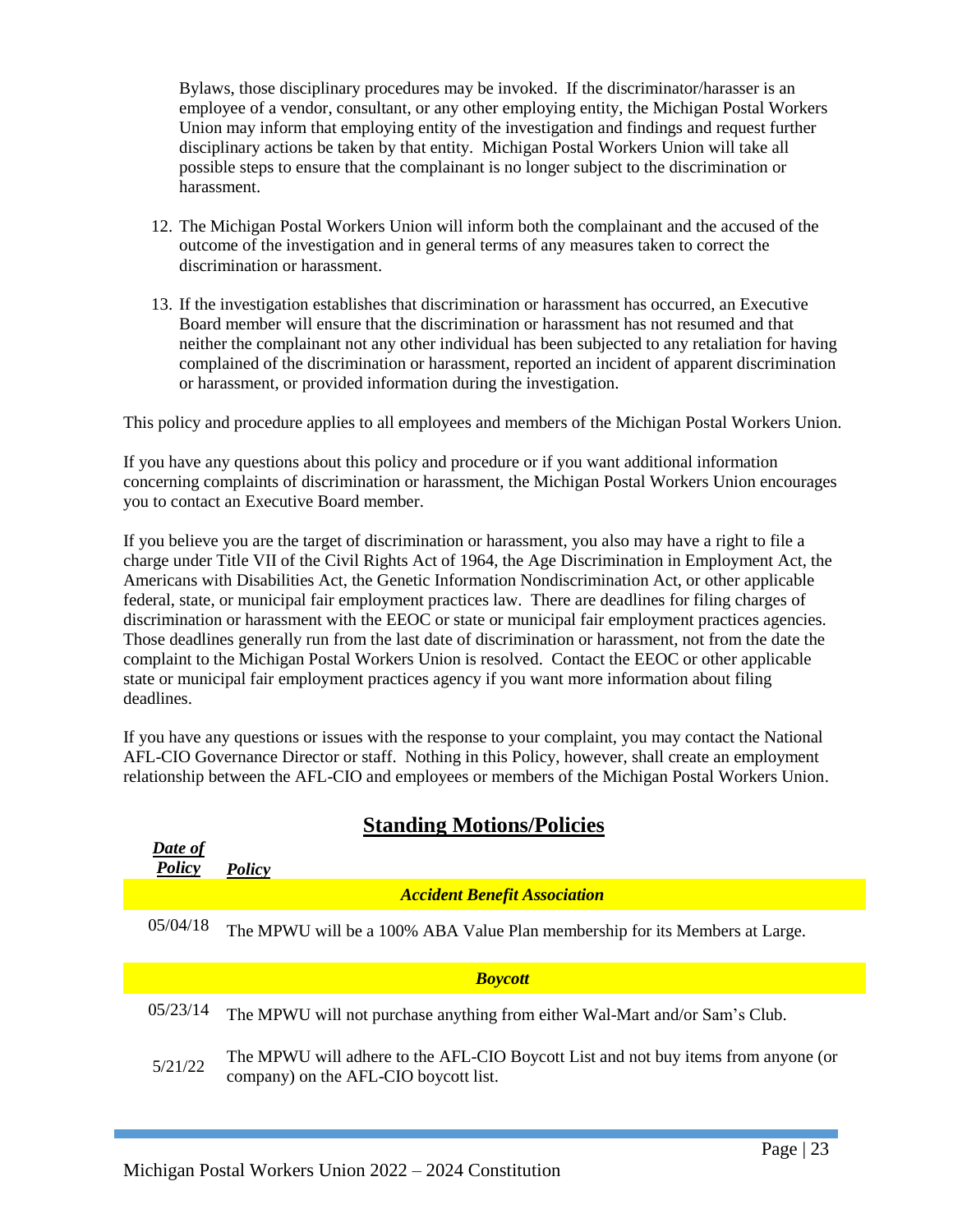| <b>Budget</b> |                                                                                                                                                                                                                                                                                                 |  |  |  |
|---------------|-------------------------------------------------------------------------------------------------------------------------------------------------------------------------------------------------------------------------------------------------------------------------------------------------|--|--|--|
| 05/20/16      | The Proposed Budget will be included in the Convention and Educational Assembly book and<br>distributed to the delegates. This will be inclusive of the proposed budget and itemized<br>budget (out of QuickBooks)                                                                              |  |  |  |
|               | <b>Executive Board</b>                                                                                                                                                                                                                                                                          |  |  |  |
| 03/11/14      | All Executive Board Minutes shall be sent to all Executive Board members by US Mail<br>(whether they were present or not at the board meeting) within seven (7) days following the<br>meeting.                                                                                                  |  |  |  |
| 04/25/13      | If anyone is approached by a company to offer a service to our members who wants a list of<br>and the address of affiliated locals, this release must be done by approval of the Executive<br>Board.                                                                                            |  |  |  |
|               | <b>Fiduciary</b>                                                                                                                                                                                                                                                                                |  |  |  |
| 06/02/12      | Executive Board officers will now receive MPWU Financial Reports in the same manner as<br>Local Presidents (on a quarterly basis, per the constitution)                                                                                                                                         |  |  |  |
| 09/11/15      | There shall be three signatories to all banking accounts. Those three shall be the President,<br>Executive Secretary, and Secretary-Treasurer.                                                                                                                                                  |  |  |  |
| 10/30/15      | The three signatories (President, Executive Secretary, and Secretary-Treasurer) shall also be<br>issued a Credit Card to use for MPWU Business only.                                                                                                                                            |  |  |  |
|               | <b>Hospitality</b>                                                                                                                                                                                                                                                                              |  |  |  |
| 05/26/17      | The MPWU continue to negotiate and obtain the room for hospitality for conferences and<br>conventions, and the MPWU will continue to assume all expenses and responsibility for the<br>room for this purpose.                                                                                   |  |  |  |
| 05/26/17      | The MPWU will continue to send out solicitations for hospitality room donations and that<br>those donations be sent directly to the host local. The host local will provide a spreadsheet of<br>the incoming and expenses within 45 days to all the Local Presidents and the MPWU<br>President. |  |  |  |
|               |                                                                                                                                                                                                                                                                                                 |  |  |  |
|               | <b>Legislative (&amp; COPA)</b>                                                                                                                                                                                                                                                                 |  |  |  |
| 05/24/14      | The MPWU will align itself with the Michigan AFL-CIOs recommendations of and endorse<br>those candidates for all Elected offices in the Local, State, and National races/offices.                                                                                                               |  |  |  |
| 06/02/12      | To send all locals a 90-day and a 30-day letter and e-Mail prior to the Convention and/or<br>Educational Assembly to bring COPA items for raffle.                                                                                                                                               |  |  |  |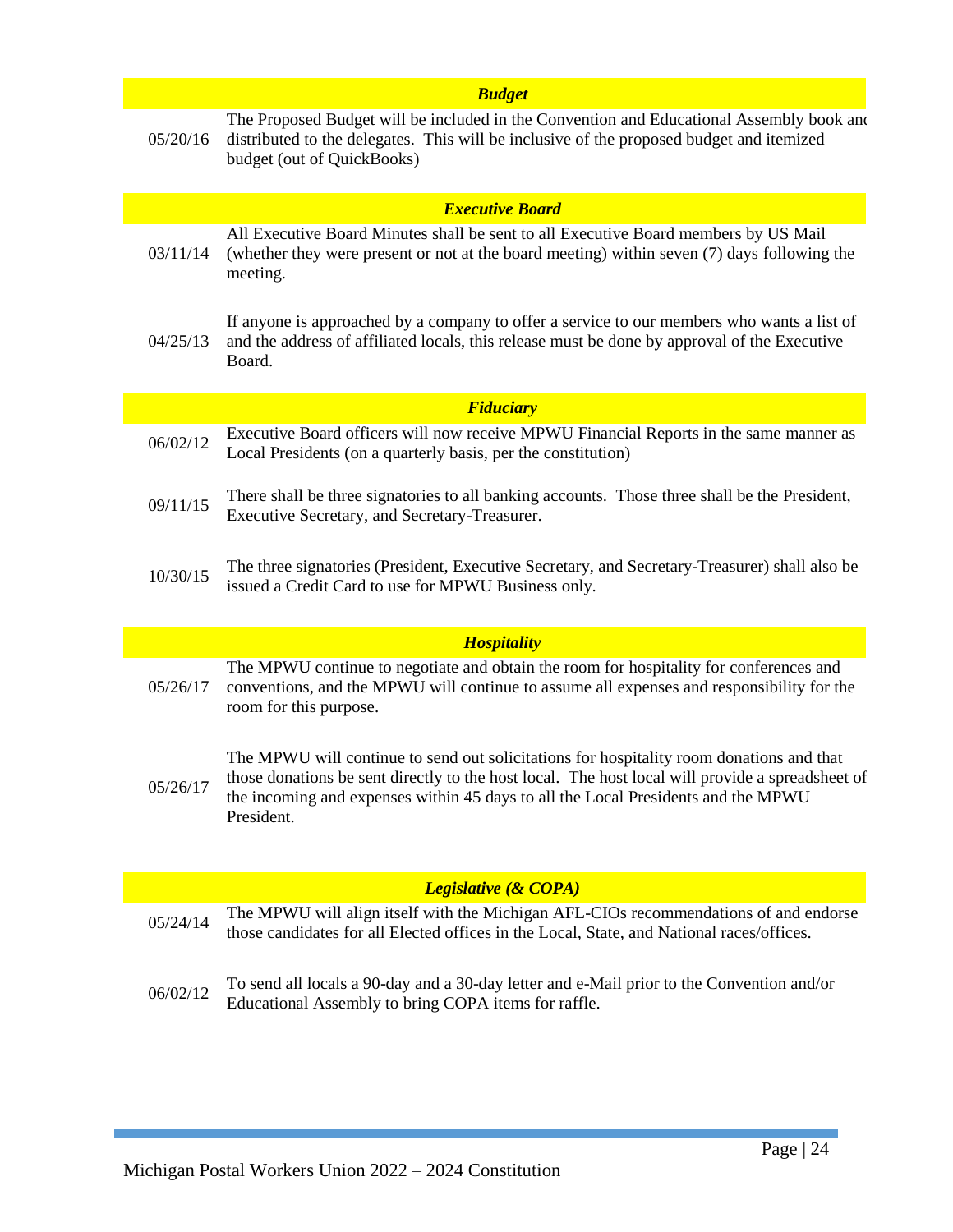### *Vendors @ Conventions/Conferences/Assembly, etc.*

The MPWU will no longer allow non-APWU sanctioned vendors at any MPWU event (Unless approved by the MPWU Executive Board to have a table) with the exception of the Employee Assistance Program (EAP) in all respective geographical areas. Allowed APWU

5/26/2017 sanctioned vendors shall include, but not limited to the APWU Health Plan, Voluntary Benefits Association, Accident Benefit Association, Auxiliary, etc.

#### **Travel and Expense Policy** as of 11/14/2017

1) All monies received shall be for union related travel. Any travel not fulfilled shall require reimbursement of unused US Government Services Administration (GSA) per diem, any unfulfilled hotel costs, travel costs and registration fees which shall be returned to the MPWU in full, by Check or USPS Money Order within two (2) weeks of conclusion of said event or resolution of disputed decision. Monies not used and failed to be remitted shall be declared as income. The current GSA per diem rates shall be used to figure the total amount of Per Diem to be paid for the travel-time period.

2) The President, Executive Secretary, and Secretary-Treasurer will have the authority to purchase and/or hold Airline Tickets, Hotel Reservations, etc. with the MPWU's credit card, per the MPWU Bank Credit Card Policy.

3) All registration fees will be included in the total amount allotted to Attendees / Delegates. Registration fees will be paid for authorized Attendees/Delegates to all Constitutional and Educational Conventions, Conferences, Meetings, Seminars, etc.

4) Air Travel will be the total cost of Air Travel (coach) including all taxes, seating fees and the first regularly priced bag fee. A second regularly priced bag may be approved for longer events, by approval of the President. First Class seating will not be used.

5) Hotels will be the total cost of room and taxes, to include any resort fees and check in fees. All incidental charges will be paid for by the individual*.* 

6) Land Travel must be for union related business only and will be determined as follows:

 a) Mileage will be the current GSA mileage rate at the time of travel. This will be submitted using MapQuest or similar (turn by turn) program.

- b) All parking, buses, shuttles, cabs, monorails, etc. must be receipted and submitted upon return of travel for reimbursement. Travel examples: Home-Airport, Airport-Hotel, Hotel-Meeting and to represent the membership in the field.
- c) If the individual makes the decision to use land travel instead of air travel, the local will pay them the lesser of the costs. Air vs Mileage

7) All Lost Time will be submitted biweekly and Expenses will be submitted within sixty (60) days. Failure to comply will make these payments subject to the approval or disapproval of submitted time and expenses by the Executive Board prior to payment (with an explanation by the submitter as to why their submission was not timely)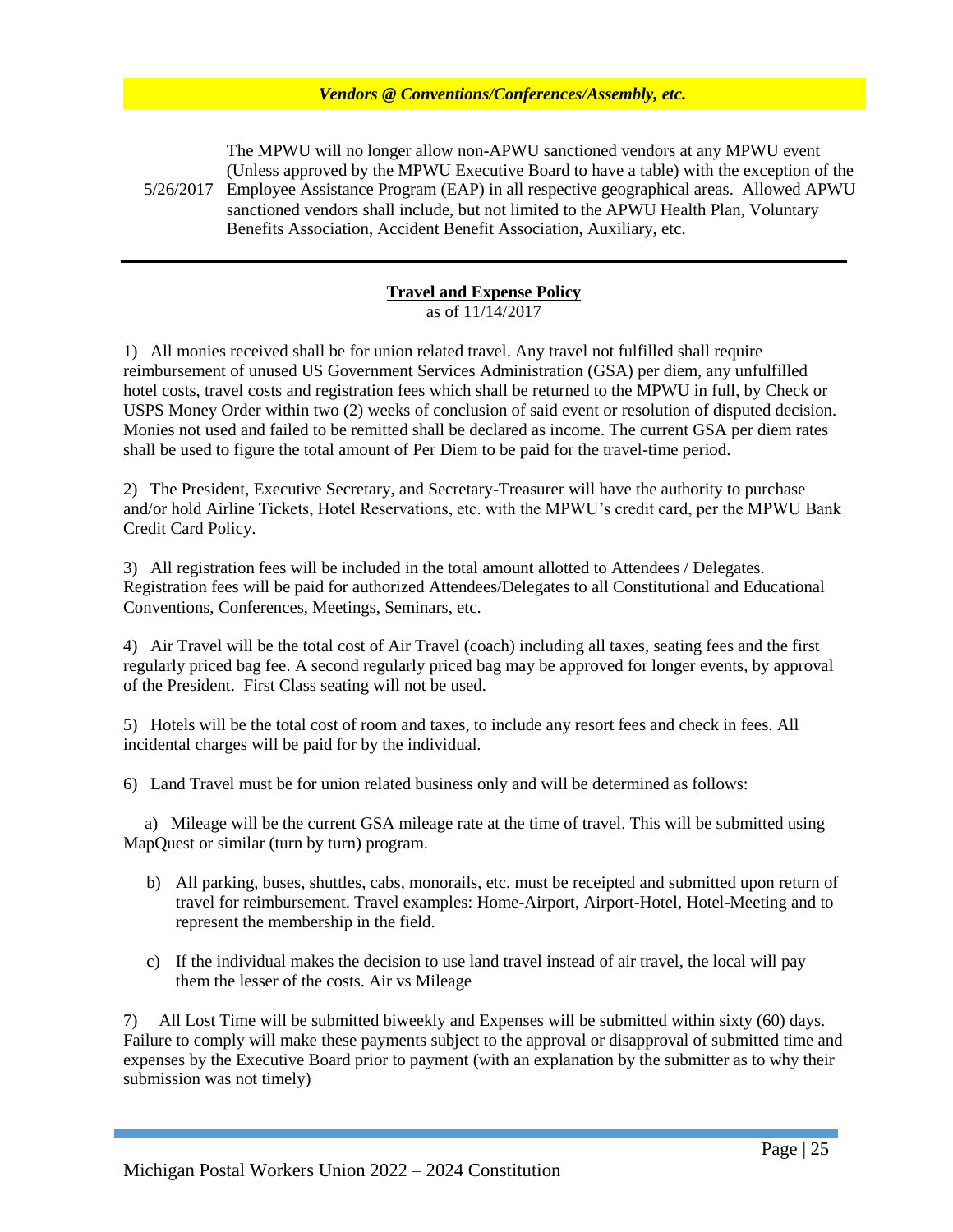8) In the event that Lost Time is paid for any event, Change of Schedules for Personal Convenience, can be utilized, as long as there is no additional financial liability incurred by the Union.

### **Event Attendance Policy** as of 11/14/2017

The MPWU President Shall authorize, with regards to finances and subject matter, the attendees for each event, where not determined by the MPWU Constitution.

The attendees of the MPWU shall receive an authorization letter, stating what is being remunerated or covered for each event.

It shall be the sole responsibility of attendee(s) to contact the MPWU President, or their designee at least two (2) weeks in advance, of any event, to confirm their attendance to said event, or if they are unable to attend.

It is the responsibility of each attendee that he/she is required to be in attendance for the entirety of any event, which they are being paid, by the MPWU.

The MPWU President shall have the authority, on a case by case basis, to excuse the attendee(s) when necessary. The MPWU President shall inform the attendee by mail of the decision to not pay or disallow expenses. If the attendee wishes to challenge the decision, that dispute shall be made in writing and submitted to the Executive Secretary within fourteen (14) days of receipt. Any disputed decision shall be brought before the Executive Board within two (2) weeks of disputed decision.

Failure to attend the entirety of an event shall be considered a failure to fulfill the travel authorized (unless excused). Leaving early or coming late shall be considered a failure to fulfill the authorized travel for that day (unless excused). Conditions of unfulfilled travel are covered in the MPWU Travel and Expense Policy.

### **Bank and Credit Card Policy** as of 11/14/2017

The MPWU President, Executive Secretary and Secretary-Treasurer shall be issued Union credit cards to be used for expenses approved and authorized by the Union only.

There shall not be debit or check cashing cards, as they allow almost unlimited access to the States funds.

The Union credit cards shall not be used for cash advances, ATM withdrawals, cash back at point of purchase, or any other cash withdrawals, unless approved in advance or for approved emergencies.

The Union Credit cards cannot be used for personal purposes.

It shall be the responsibility for all users to submit all receipts and documentation to the Secretary-Treasurer as soon as possible, but no more than two weeks after purchases.

The President, Executive Secretary and Secretary-Treasurer shall have the authority to make Union related travel purchases in accordance with the MPWU Travel and Expense Policy.